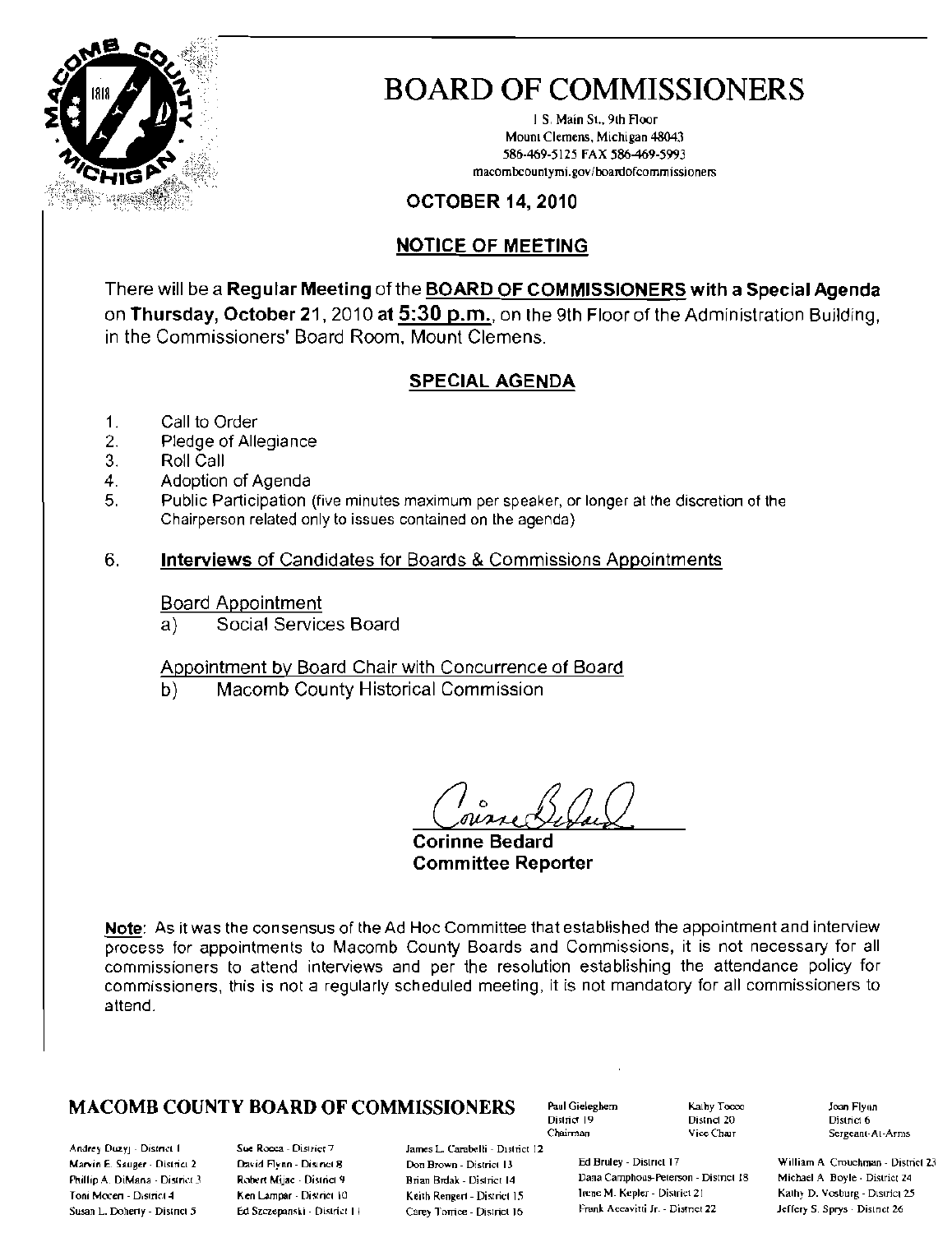# October 2010 Boards & Commissions Appointments

#### Appointment by vote of the Full Board:

- **Social Services Board**
- 1 Vacancy for 3 year term starting 11/01/2010 through 10/31/2013
- 1 application for reappointment received: **Roger Faciane**

#### Appointment by Board Chair with Concurrence of Full Board:

- **Macomb County Historical Commission**
- 3 Vacancies for 3 year terms starting 11/01/2010 through 10/31/2013

3 **applications for reappointment received: John Emerson**  Alan Naldrett Karl Mark Pall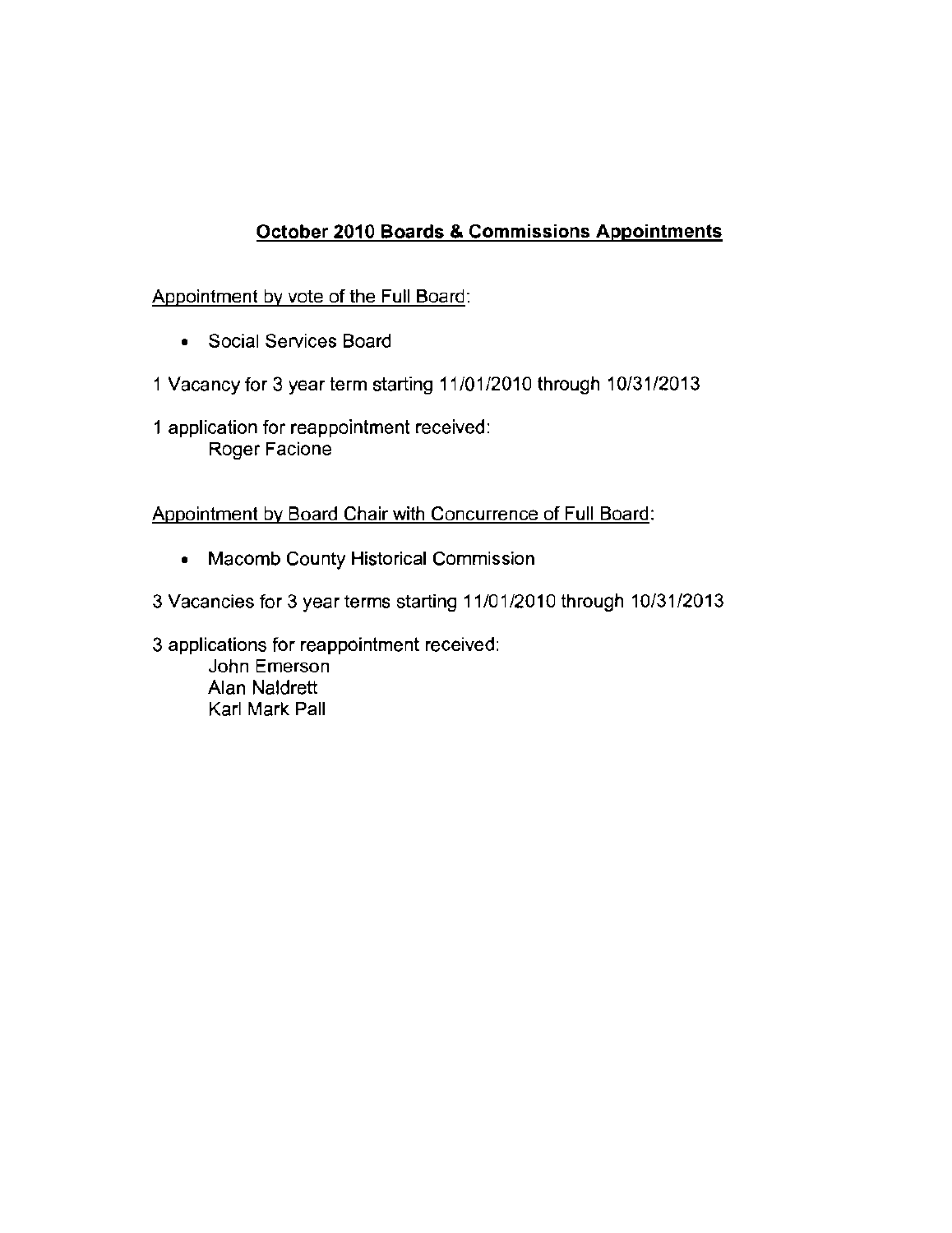# **APPLICATION FOR APPOINTMENT MACOMB COUNTY BOARD OR COMMISSION**

(Please note only legible applications can be considered)

I,  $\frac{1}{10988}$   $\frac{1}{10088}$   $\frac{1}{10088}$ , hereby make application for appointment to  $\frac{5}{1008}$ <u>Services</u> Bonnel (Par PA-280) for 3 7245 from 1/1/2010 to  $(0/3)/20/3$ TO THE MACOMB COUNTY BOARD OF COMMISSIONERS: **STATE OF MICHIGAN)** )ss **COUNTY OF MACOMB)** 1. I reside at  $5/385$  BASE St. New BACtimone  $\frac{48042}{\pi}$ MACOM 6 and have since December, 1924. Mailing address if different than above:  $\mathcal{N} A$ Telephone:  $(586)$  225-3316 Cell Phone:  $(586)$  322-8474 Email: RAnd B FACIONE O SBC global. Net 2. I am at least 18 years of age: Yes t No □ 3. I am currently registered to vote: Yes Mo L 4. Citizen of  $\underbrace{\hspace{1cm}}\underbrace{\hspace{1cm}}\underbrace{\hspace{1cm}}\underbrace{\hspace{1cm}}\underbrace{\hspace{1cm}}\underbrace{\hspace{1cm}}\hspace{1cm}\underbrace{\hspace{1cm}}\hspace{1cm}\hspace{1cm}\hspace{1cm}\hspace{1cm}\hspace{1cm}\hspace{1cm}\hspace{1cm}\hspace{1cm}\hspace{1cm}\hspace{1cm}\hspace{1cm}\hspace{1cm}\hspace{1cm}\hspace{1cm}\hspace{1cm}\hspace{1cm}\hspace{1cm}\hspace{1cm}\hspace{1cm}\hspace{1cm}\hspace{1cm}\hspace{$ 5. Employer: Mt. CALUARY Cutherand Chunch Telephone:  $(580)$   $757 - 0319$ a. Indicate nature of your work: <u>2012 v 15 the</u> b. Title:  $P_{ASE}$  (Revered)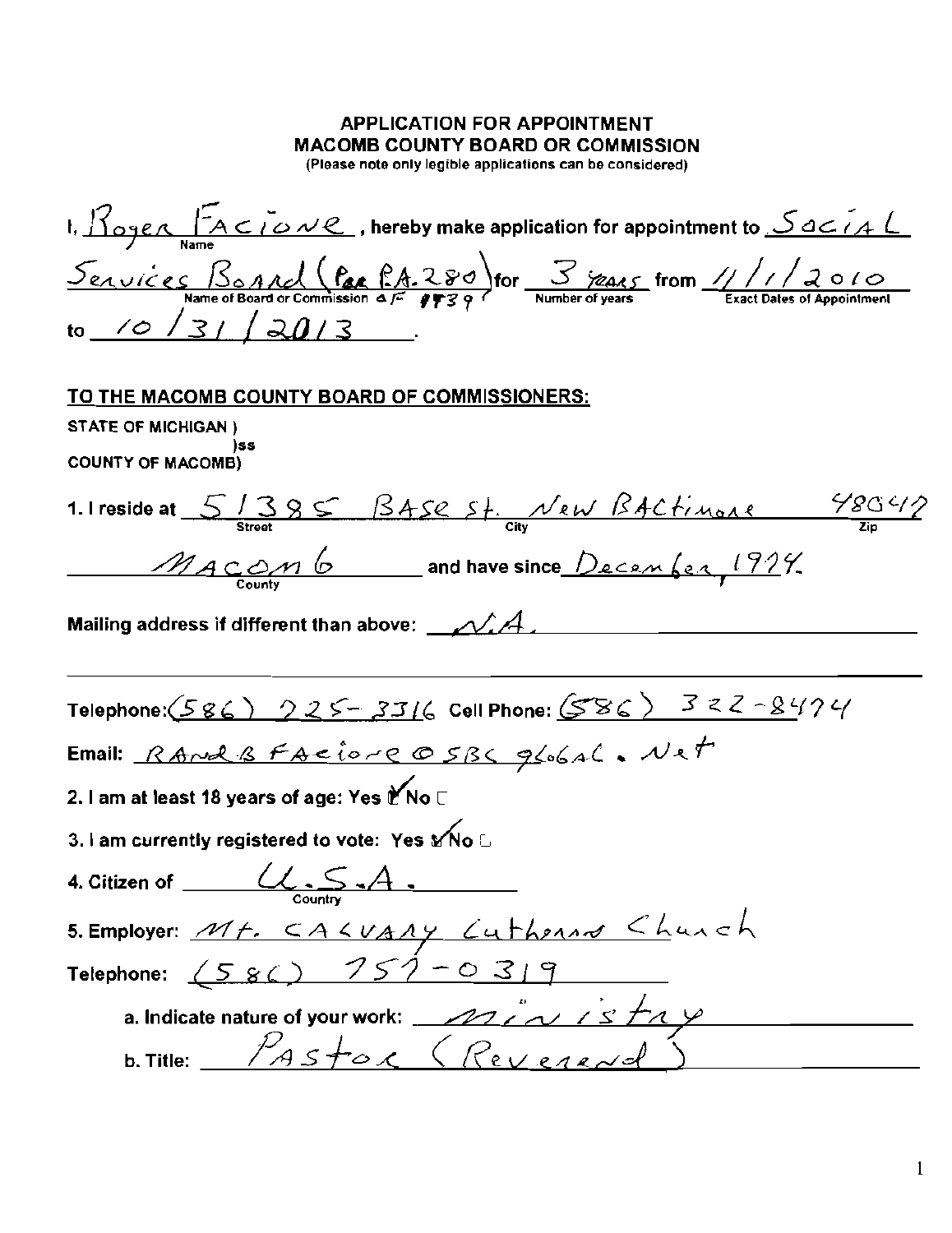| 6. Educational level and degrees received: $MASFens \sim P$ Dividity,                                     |
|-----------------------------------------------------------------------------------------------------------|
|                                                                                                           |
| Mastens of Educational Psychology;                                                                        |
| 7. I presently hold the following appointments and elected positions:                                     |
| Title AIRPERSON, Social Services Bond (Sixe 2005)                                                         |
| $\frac{\gamma_{o}C_{ice}}{\pi i t e}$ ChapCain, City of WAMer (Since 2006)                                |
| Title 7 10 mg (Representative, ELCA, Southeast Mich Synal<br>Appointment or Election Date Canal idag Cump |
| 8. Previously held appointments and/or elected positions:                                                 |
| President (Avchon BAY Community Poundstien 10/95 th, 10/98                                                |
| $\frac{P_{\text{resid}}}{\text{Time}} + A$ rchen Bay Schools Bd of Gducation 7/91 the 6/95                |
| $\frac{p_{residext}+}{s+}$ Johns Luther Church $1/92$ the $72/2000$                                       |

9. Have you even been convicted of a felony? If yes, list each, giving date, nature of offense or violation, name and location of court, the penalty imposed, if any, or the disposition of the case. A conviction will not automatically bar you from an appointment.

ハノ〇 <u>a sa barang sa mga barang sa mga barang sa mga barang sa mga barang sa mga barang sa mga barang sa mga barang</u>

10. Do you have a conflict of interest or a potential conflict of interest such as a financial or business interest in any contracts, grants, permits, etc. with Macomb County? If so, list the interest (except where required for the appointment).

 $lowe$   $\qquad \qquad \qquad$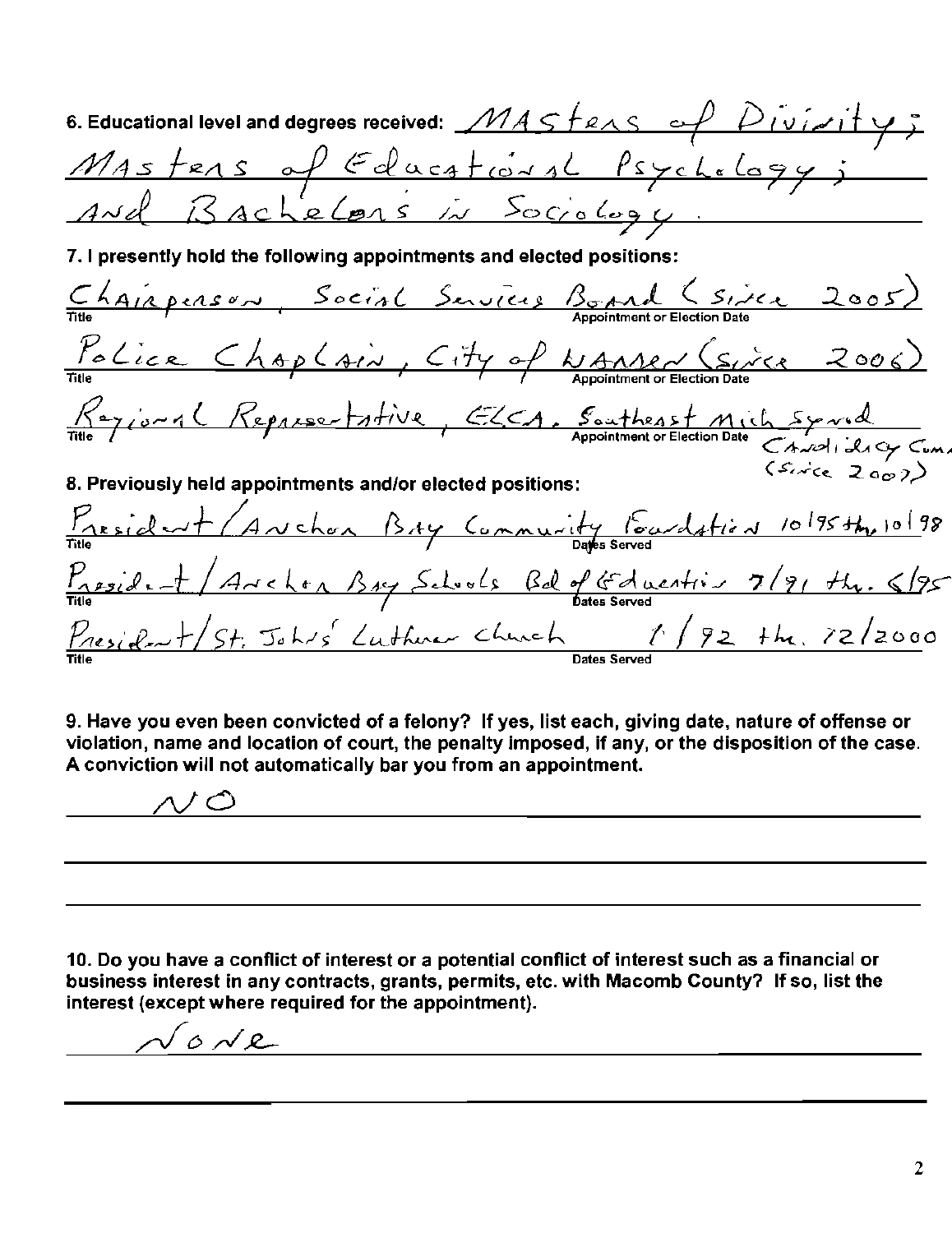11. List any family members who are or have been employed by Macomb County or are or have been elected to County offices.

 $\sqrt{\rho}$  and  $\sqrt{\rho}$ 12. Is this an application for reappointment? Yes IMo **□** If yes, how many years have you served on this board?  $\angle\angle\angle\angle\angle\angle$ Please indicate your attendance record for the term(s) served  $-65$  / 

13. Briefly indicate your qualifications for appointment to this specific board and why you believe

your appointment will benefit Macomb County.

My professional experience, training, and current involvement on the Social Services Beand (that includes the Muths T. Bany Covening Board ) represent my qualitications for re-appointment. I most value the opportunity to continue serving our county residents at the County's MTB modical same ficility<br>Ard the many macents County families Served<br>through the three County District offices of the Department OF Human Services (DHS).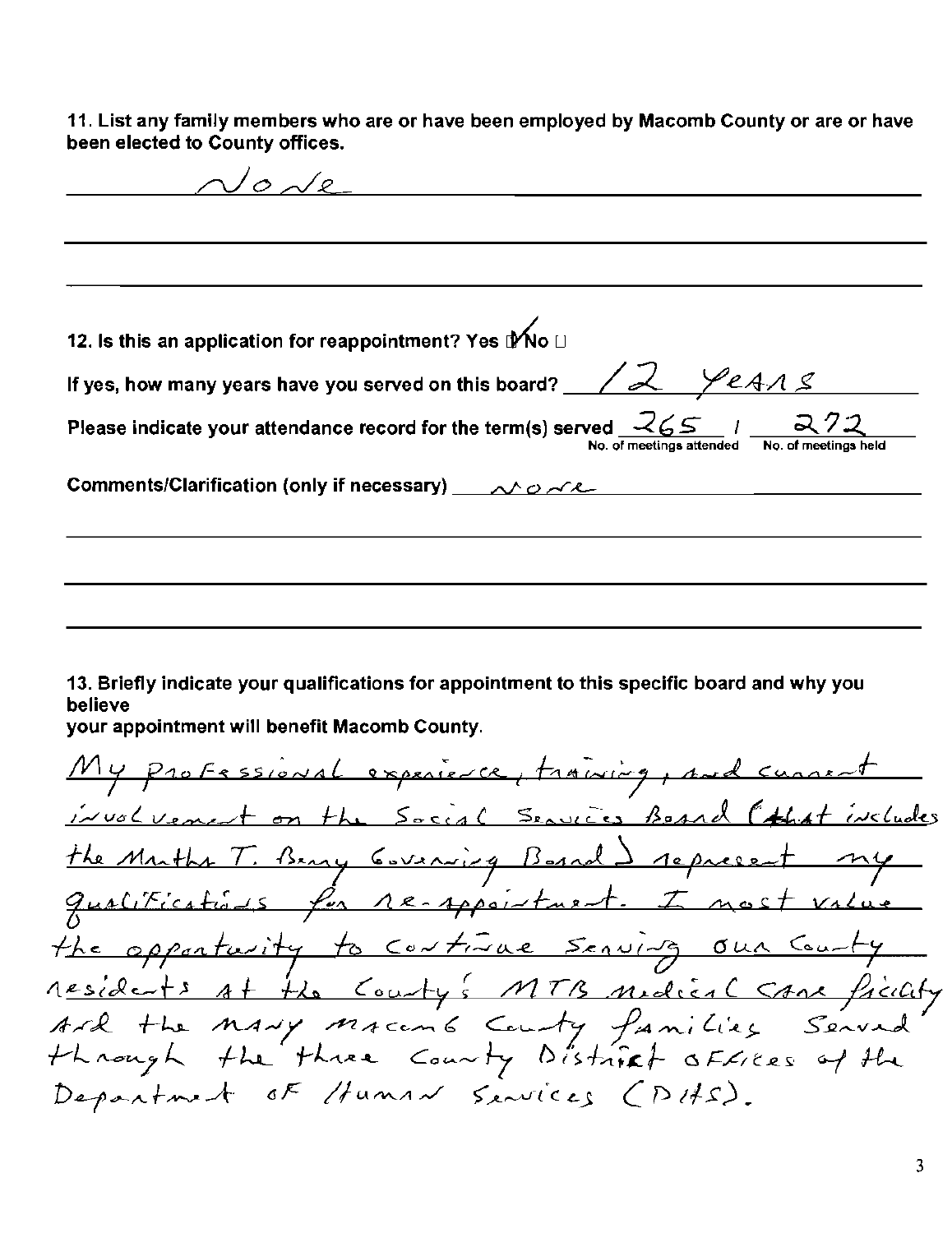**I hereby apply for appointment to** <u>County Sacial Seaves Beand</u> and do swear or affirm **1.1.** Board or Commission that (1) if appointed, I will comply with all statutory and other requirements and obligations of my appointment; (2) if I cease to comply with such requirements, I automatically forfeit said appointed position; (3) I hold no position or appointment which is a conflict of interest with the appointed position applied for; and (4) to the best of my knowledge and belief, I possess the requisite qualifications for the office I am seeking.

and (4) to the best of my knowledge and<br>office I am seeking.<br> $\overbrace{\text{square}}$  Subscribed and sworn to before me this */4th day of <i>Jeptember*, 2016. Shilly m. Timson Macomb County, Michigan SHIRLEY M. TINSON **My commission expires:**  NOTARY PUBLIC, STATE OF MI **COUNTY OF MACOMB** COUNTY OF MACOMB<br>MY COMMUSSION EXPIRES Aug 19, 2014<br>ACTING IN COUNTY OF MACOMMO

Note: Applicants may  $-$  but it is not required  $-$  attach additional information pertaining to this Application for Appointment if attachments do not exceed the maximum for each item listed below:

- Resume  $-$  up to one page
- Letter of Reference  $-$  up to two pages
- **Letter of Intent**  $-$  up to one page

The following is for Board Office use only:

Overseeing Committee: \_

Chair Review for Compliance:  $\frac{1}{100}$  M

(revised *02109* pd)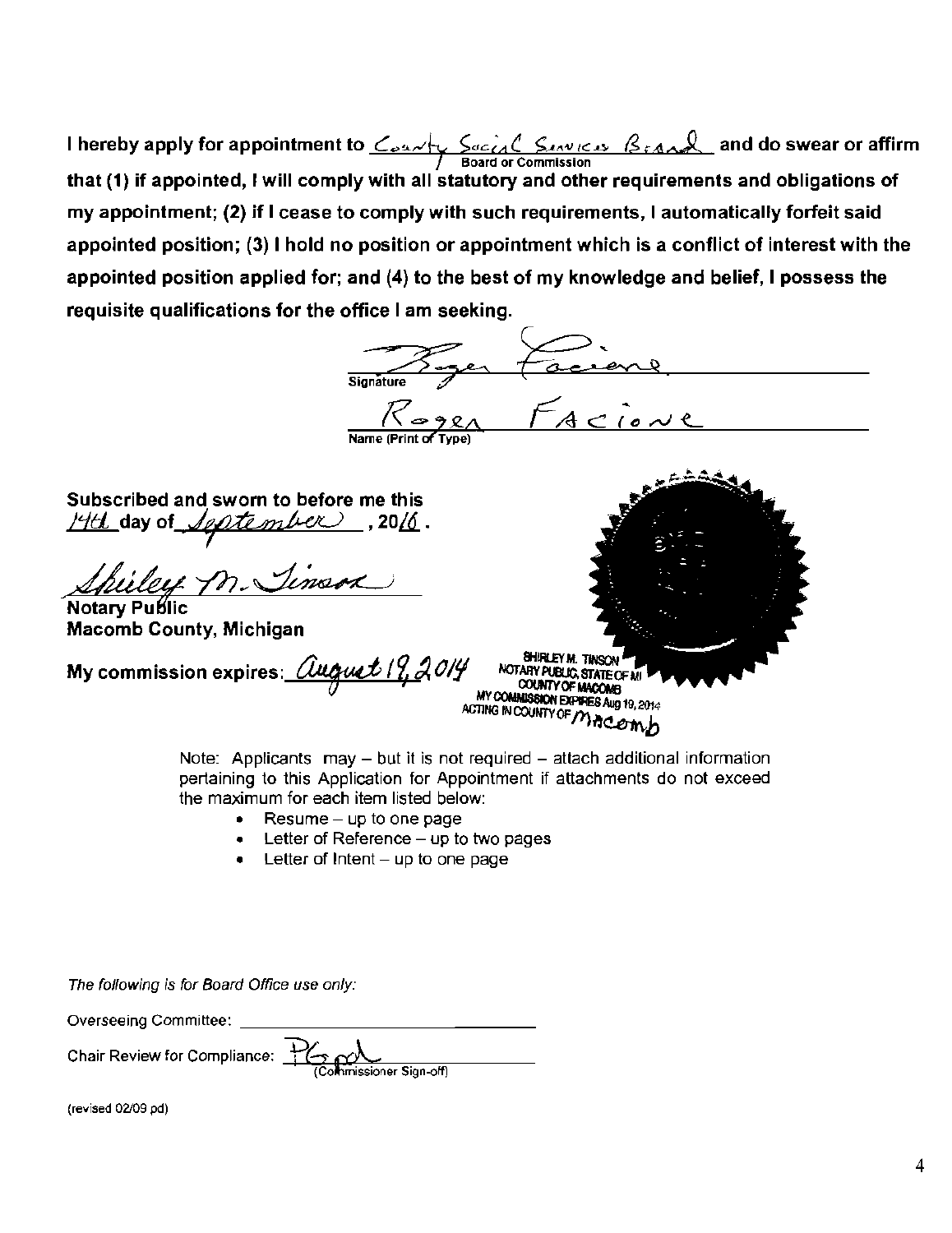#### Popular name: Act 280

400.46 County social services board; administration of powers and duties; appointment and terms of members; oath; vacancies; conducting business at puhlic meeting; notice; quorum; meetings; chairperson; effect of failure to attend meetings; compensation and expenses; availability of writings to public. Sec.  $46. (1)$  The administration of the powers and duties of the county department shall be vested in a county social services board of 3 members, appointed from persons residing within the county and not holding an elective office, for 3-year terms as follows: 2 members shall be appointed by the county board of commissioners, and 1 member by the director of social services. Members appointed before October 27, 1965, shall continue in office until the expiration of their terms and until successors are appointed and qualified. Each member shall quality by taking and filing with the county clerk the constitutional oath of office, and shall hold office until the appointment and qualification of a successor. Vacancies in the membership of the board shall be filled for the expiration of the unexpired term, in the same manner as provided for appointment of the original members.

(2) The business which the county social services board may perform shall be conducted at a public meeting of the county social services board held in compliance with Act No. 267 of the Public Acts of 1976.

Public notice of the time, date, and place of the meeting shall be given in the manner required by Act No. 267 of the Public Acts of 1976. A majority of the board constitutes a quorum for the transaction of business. The board shall meet on the call of the chairperson, or on a written request to the chairperson signed by 2 members of the board, or at times and places as prescribed by the rules of the board. The board shall hold not less than 12 meetings each fiscal year with an interval of not more than 5 weeks between 2 meetings.

(3) At the first meeting following the appointment of a new member to the board, the members shall choose I member as chairperson, who shall continue to act as chairperson of the board until the selection of a successor.

 $(4)$  If a member of the county social services board, upon receiving notification, fails to attend 3 consecutive regularly scheduled meetings of the board, the county board of commissioners after notification from the county social services board of the failure of a member to attend without reasonable cause such as illness or other circumstances beyond the member's control shall by formal vote excuse the member or declare the office vacant. The vacancy shall be filled for the remainder of the unexpired term in the same manner as the original appointment was made.

(5) Members of the board shall be reimbursed for necessary travel and other expenses, and shall be paid such amount as shall be fixed by the board of commissioners or board of county auditors.

(6) Except as prescribed in sections 35 and 64, a writing prepared, owned, used, in the possession of, or retained by the county social services board in the performance of an official function shall be made available to the public in compliance with Act No. 442 of the Public Acts of 1976.

History: 1939, Act 280, Imd. Eff. June 16, 1939; Am. 1945, Act 53, Eff. Sept. 6, 1945; CL 1948,400.46; Am. 1965, Act401,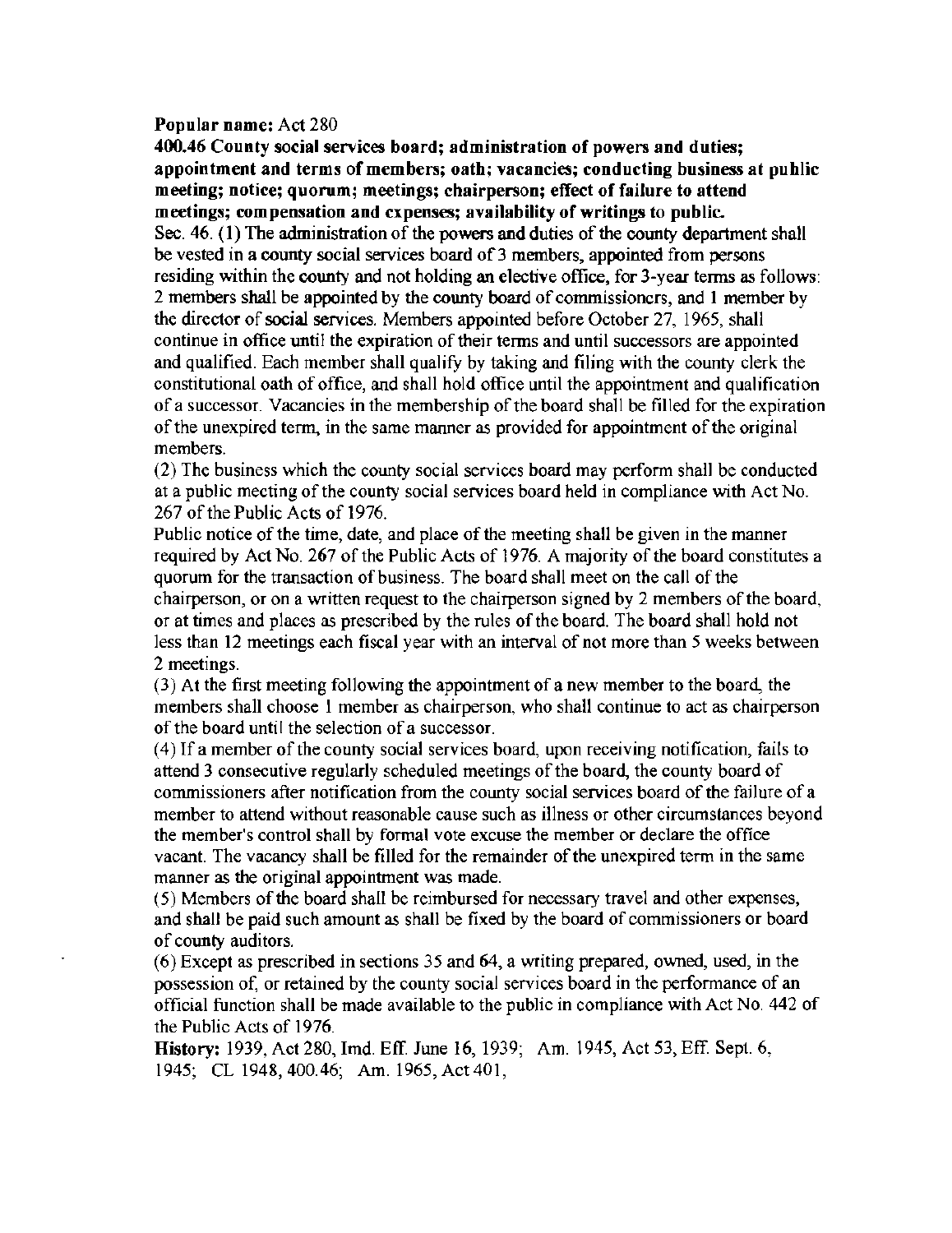| CUMULATIVE BOARD MEETING ATTENDANCE |
|-------------------------------------|
| <b>ROGER FACIONE</b>                |

| <b>YEAR</b>      | # OF MEETINGS | # ATTENDED      | # ABSENT |
|------------------|---------------|-----------------|----------|
| 1998             | 20            | 20              | o        |
| 1999             | 24            | 23              |          |
| 2000             | 23            | 22              |          |
| 2001             | 24            | 24              |          |
| 2002             | 21            | 19              | 2        |
| 2003             | 22            | 21              |          |
| 2004             | 24            | 23              |          |
| 2005             | 22            | $\overline{22}$ | Λ        |
| 2006             | 19            | 19              | n        |
| 2007             | 24            | 23              |          |
| 2008             | 25            | 25              | Λ        |
| 2009             | 29            | 29              | Ω        |
| 2010 (thru 8/10) | 15            | 15              | n        |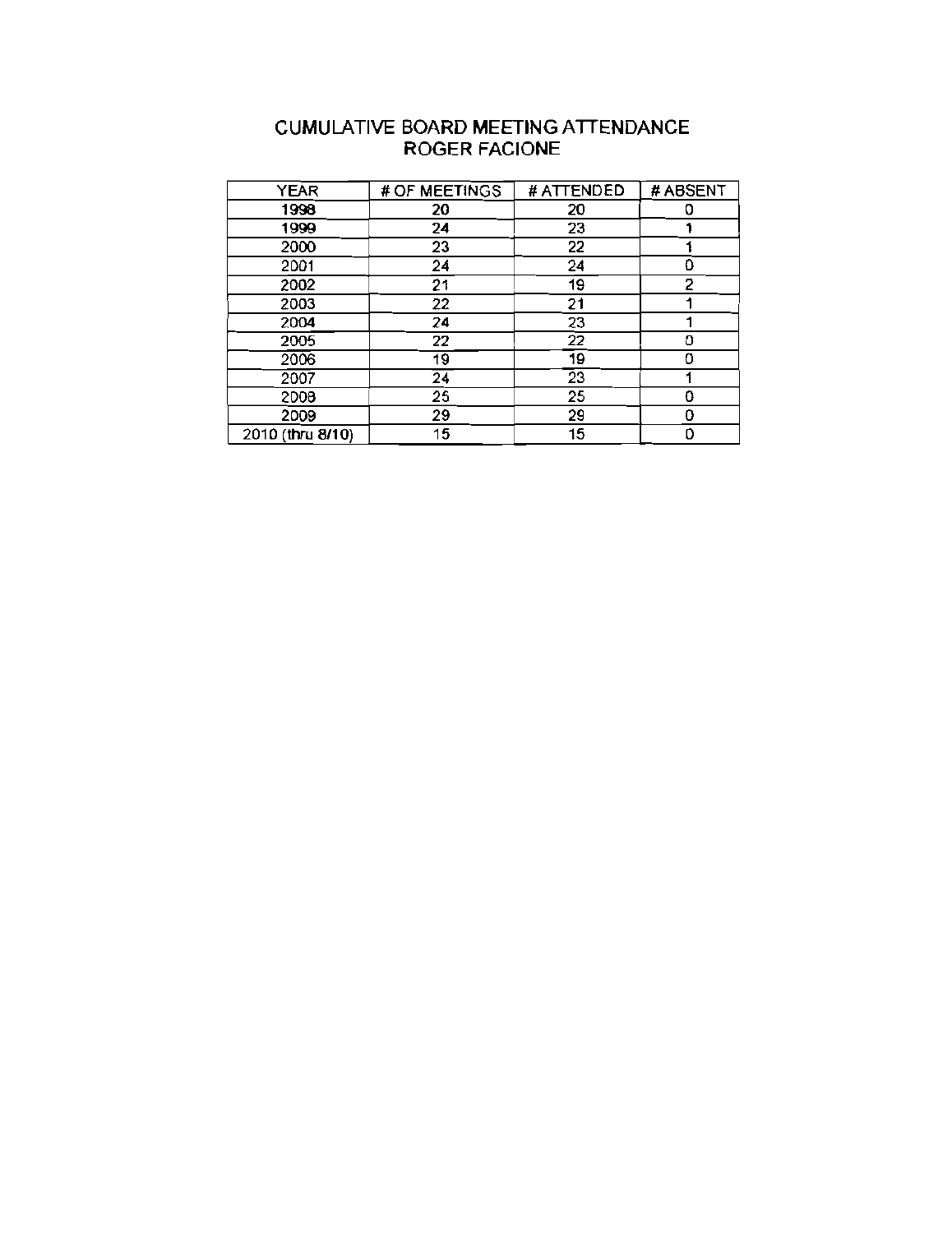

# **BOARD OF COMMISSIONERS**

I.S. Main St., 9th Floor Mount Clemens, Michigan 48043 586-469-5125 FAX 586-469-5993 macombcountymi.gov/boardofcommissioners

October 5, 2010

TO: Honorable Commissioners Paul Gieleghem, Chairman PG al FROM:

RE: Appointments to the Historical Commission

I request you concur with my re-appointment of the following to the Macomb County Historical Commission:

- Mr. John Emerson
- Mr. Alan Naldrett
- Mr. Karl Mark Pall

These individuals have each consistently exhibited a strong commitment to preserving the heritage of Macomb County. Their new terms will begin immediately and run through October 31, 2013.

Thank you.

## **MACOMB COUNTY BOARD OF COMMISSIONERS**

Paul Gieleghen) District 19 Chairman

Kathy Tocco District 20 Vice Chair

Joan Flynn District 6 Sergeant-At-Arms

Andrey Duzyj - District 1 Marvin E. Sauger - District 2 Phillip A. DiMaria - District 3 Toni Moceri - District 4 Susan L. Doherty - District 5

Sue Rocca - District 7 David Flynn - District 8 Robert Mijac - District 9 Ken Lampar - District 10 Ed Szczepanski - District 11 James L. Carabelli - District 12 Don Brown - District 13 Brian Brdak - District 14 Keith Rengert - District 15 Carey Torrice - District 16

Ed Bruley - District 17 Dana Camphous-Peterson - District 18 Irene M. Kepler - District 21 Frank Accavitti Jr. - District 22

William A. Crouchman - District 23 Michael A. Boyle - District 24 Kathy D. Vosburg - District 25 Jeffery S. Sprys - District 26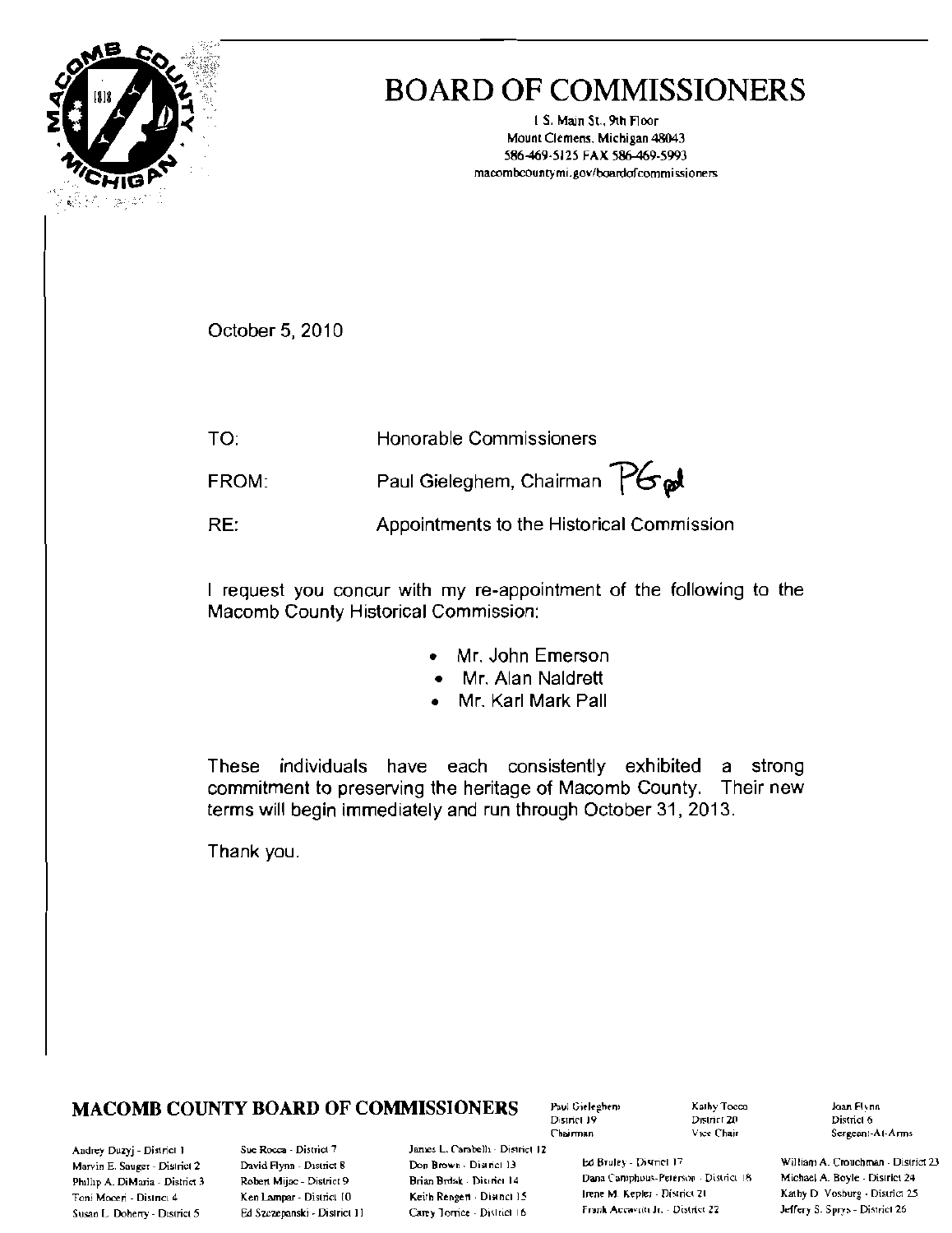| <b>APPLICATION FOR APPOINTMENT</b><br><b>MACOMB COUNTY BOARD OR COMMISSION</b><br>(Please note only legible applications can be considered) |
|---------------------------------------------------------------------------------------------------------------------------------------------|
| $to$ OCT-30 - 2013.                                                                                                                         |
| <u>TO THE MACOMB COUNTY BOARD OF COMMISSIONERS:</u><br><b>STATE OF MICHIGAN)</b><br>)SS<br><b>COUNTY OF MACOMB)</b>                         |
| 1.1 reside at 190 CLINTON RIVER CT. MT CLEMENS MI<br>$MACOMB$ and have since $AUE$ / 967.                                                   |
| Mailing address if different than above:                                                                                                    |
| Telephone: 586-463-9583 Cell Phone: 586-549-3249<br>Email: JOHN-EMERSON@SBC GLOBALNET                                                       |
| 2. 1 am at least 18 years of age: Yes $MNO$                                                                                                 |
| 3. I am currently registered to vote: Yes ANo                                                                                               |
| 4. Citizen of MACOMB                                                                                                                        |
| $z$ ETIRED<br>5. Employer:                                                                                                                  |
| <u> 1989 - Johann Harry Harry Harry Harry Harry Harry Harry Harry Harry Harry Harry Harry Harry Harry Harry Harry</u><br>Telephone:         |
|                                                                                                                                             |
| b. Title: $\_\_$                                                                                                                            |

 $\sim 10^{11}$  km s  $^{-1}$ 

 $\vert 1 \vert$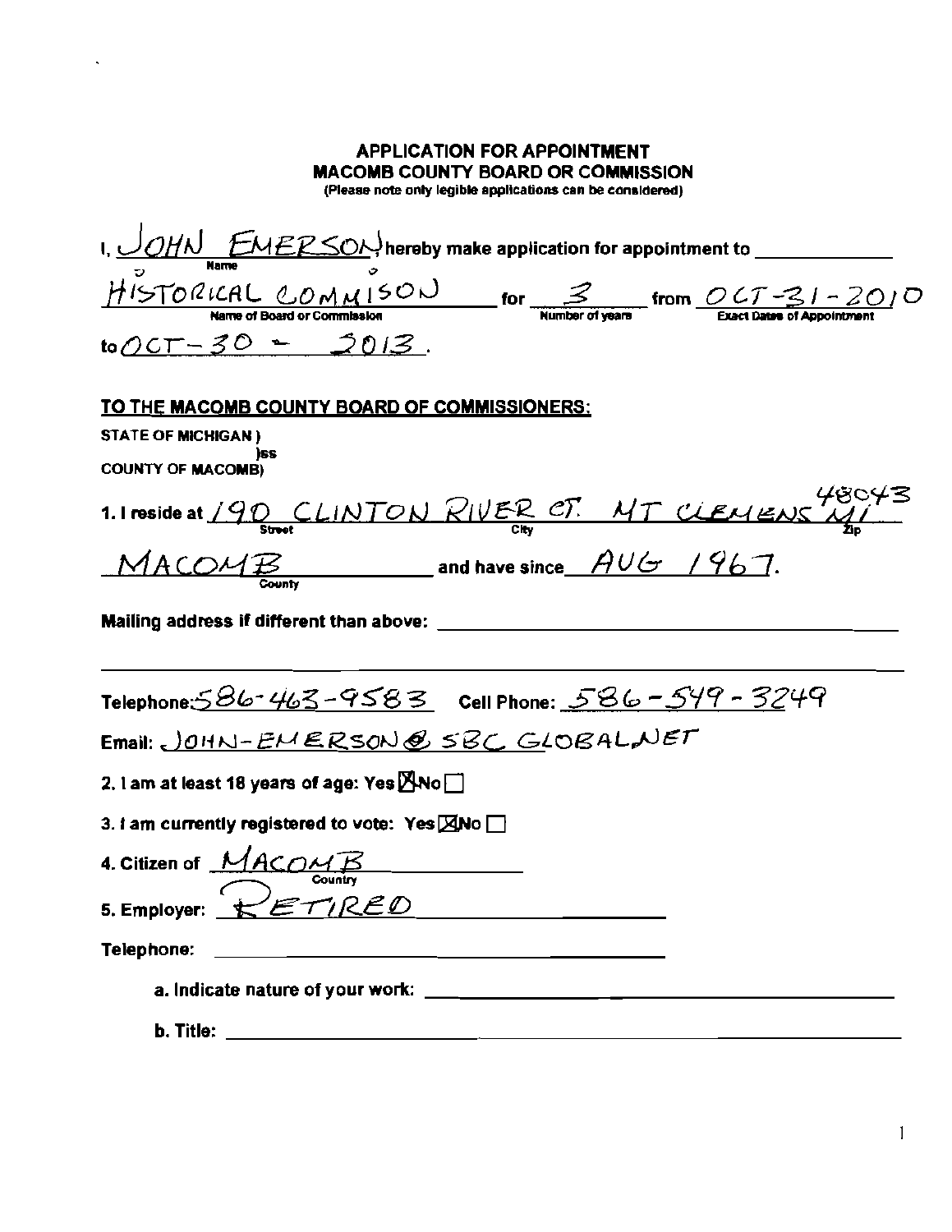|                                                                       | 6. Educational level and degrees received: $H/OH$ SCHOOL $\epsilon$ TECH                                                                                                                                 |
|-----------------------------------------------------------------------|----------------------------------------------------------------------------------------------------------------------------------------------------------------------------------------------------------|
|                                                                       |                                                                                                                                                                                                          |
|                                                                       | <u>SCHOOL &amp; STATE TEST FOR ELECTRICAN</u><br>WESTERN ELECTRIC & ATÉT COMPANY'S                                                                                                                       |
| 7. I presently hold the following appointments and elected positions: |                                                                                                                                                                                                          |
| MACOMB COUNTY HISTORICAL COMMISION                                    |                                                                                                                                                                                                          |
|                                                                       |                                                                                                                                                                                                          |
| Title                                                                 | <b>Appointment or Election Date</b>                                                                                                                                                                      |
| Title                                                                 | <b>Appointment or Election Date</b>                                                                                                                                                                      |
| 8. Previously held appointments and/or elected positions:             |                                                                                                                                                                                                          |
| <u>MACOMB COUNTY NAACP BOARD MENBER</u>                               |                                                                                                                                                                                                          |
|                                                                       |                                                                                                                                                                                                          |
| Title                                                                 | Dates Served                                                                                                                                                                                             |
| <b>Title</b>                                                          | Dates Served                                                                                                                                                                                             |
| A conviction will not automatically bar you from an appointment.      | 9. Have you even been convicted of a felony? If yes, list each, giving date, nature of offense or<br>violation, name and location of court, the penalty imposed, if any, or the disposition of the case. |

10. Do you have a conflict of interest or a potential conflict of interest such as a financial or business interest in any contracts, grants, pennits, etc. with Macomb County? If so, list the interest (except where required for the appointment).

<u> 1989 - Johann Barn, mars ar breithinn ar breithinn ar breithinn ar breithinn ar breithinn ar breithinn ar br</u>

 $NOWE$  and  $NOME$ 

 $NONE$ 

l,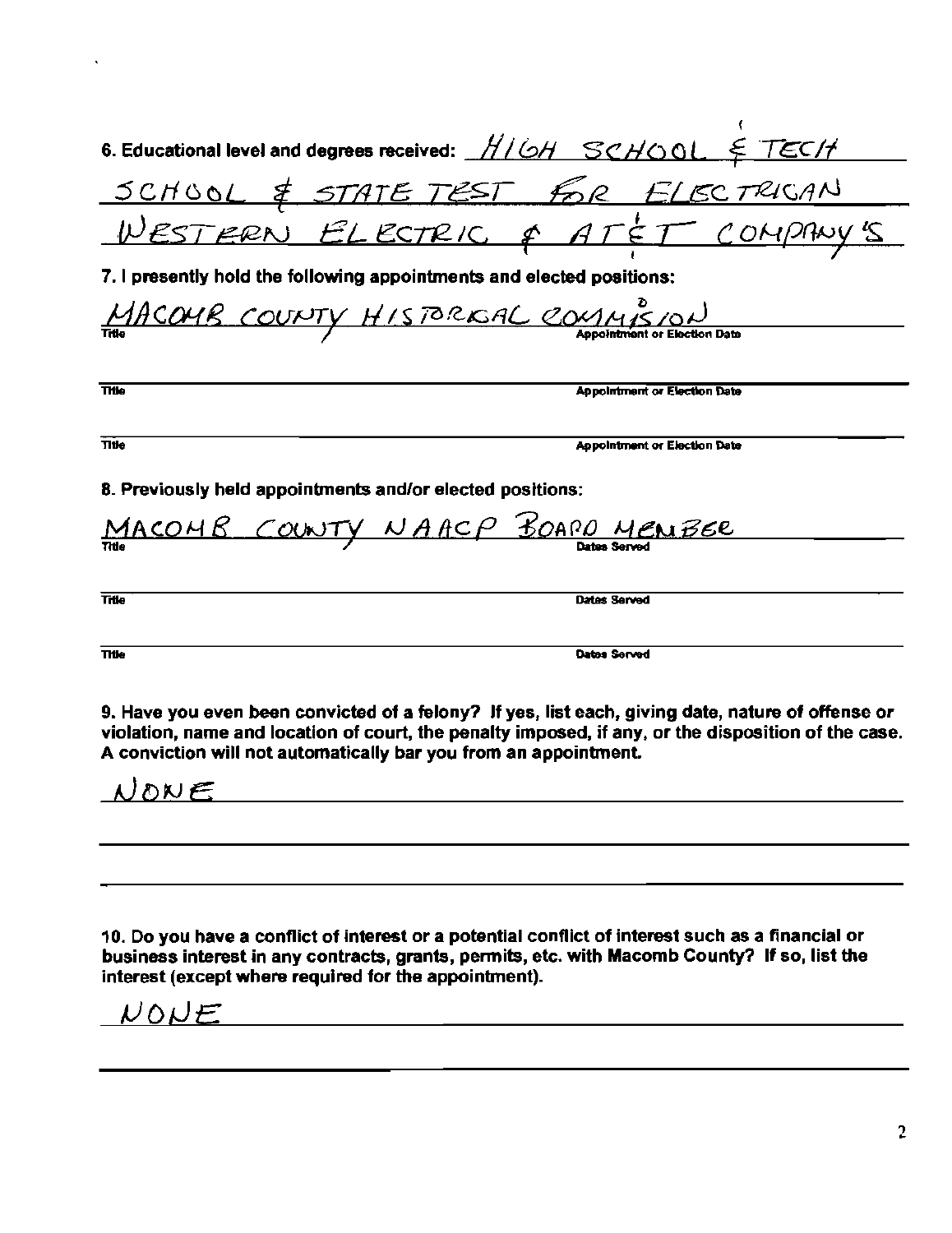11. List any family members who are or have been employed by Macomb County or are or have been elected to County offices.

CATHY LANCASTER, MY NEICE HUMAN  $SFR$  VICFS 12. Is this an application for reappointment? Yes  $\boxtimes$ No  $\Box$ If yes, how many years have you served on this board?  $\frac{1}{b}$  MONTHS Please indicate your attendance record for the term(s) served No. of meetings attended No. of meetings held Comments/Clarification (only if necessary) 9. Briefly indicate your qualifications for appointment to this specific board and why you believe your appointment will benefit Macomb County. RE-SERCHING AFRICAN AMERICAN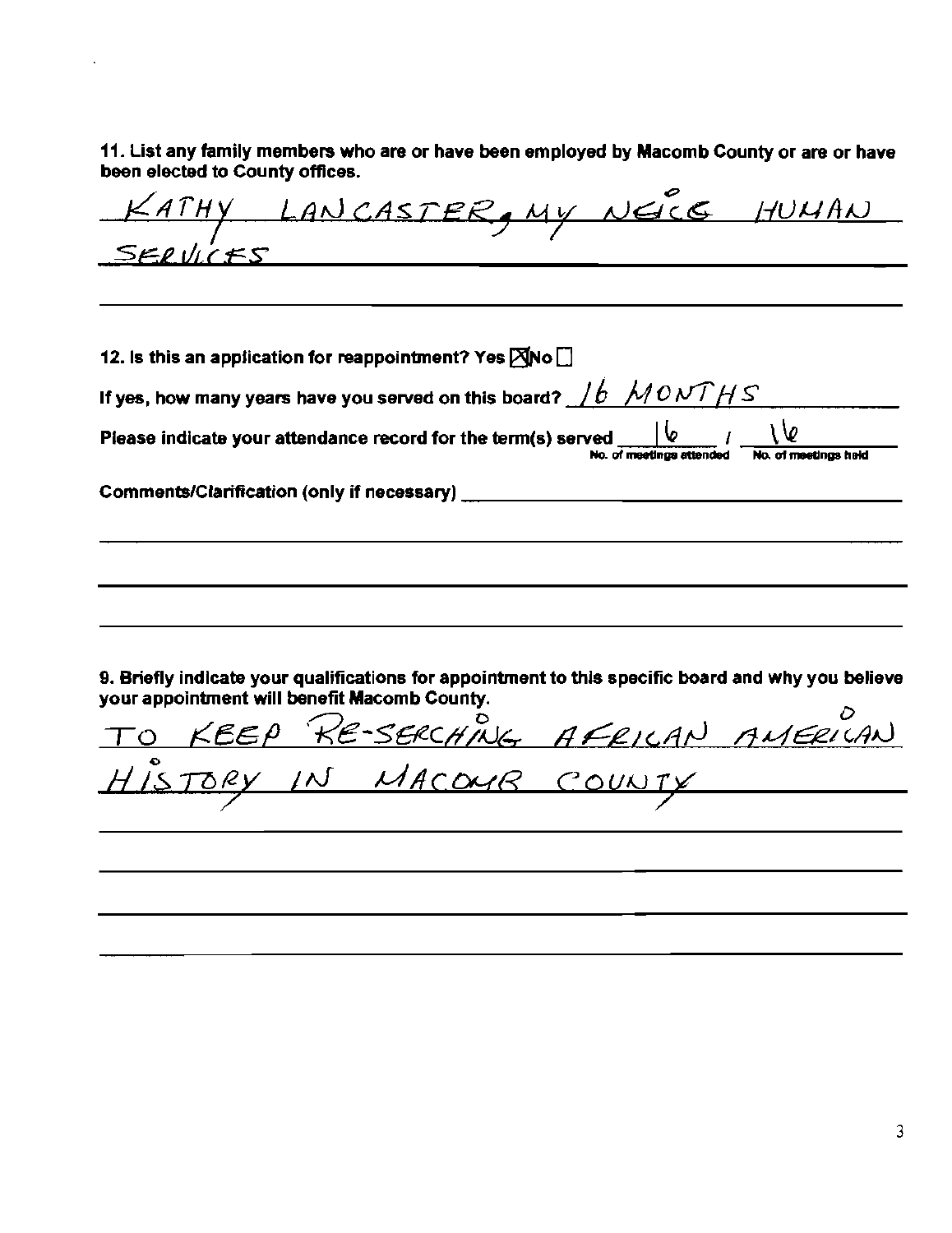I hereby apply for appointment to **construct to an and do swear or affirm Board or Commission** that (1) if appointed, I will comply with all statutory and other requirements and obligations of my appointment; (2) if I cease to comply with such requirements, I automatically forfeit said appointed position; (3) I hold no position or appointment which is a conflict of interest with the appointed position applied for; and (4) to the best of my knowledge and belief, I possess the requisite qualifications for the office I am seeking.

<u>de fre</u> Name (Print or Type) <u>ER SON</u>

Subscribed and sworn to before me this

Cenquat, 2010. (⊘ dav of **Notary Public** 

**Macomb County, Michigar** 

 $2c12$ My commission expires: 灵

Note: Applicants may  $-$  but it is not required  $-$  attach additional information pertaining to this Application for Appointment if attachments do not exceed the maximum for each item listed below:

- Resume up to one page
- Letter of Reference up to two pages
- $\bullet$  Letter of Intent up to one page

The following is for Board Office use only:

| Overseeing Committee:        |                                                                                                                                                                                                                                                                                                                                                                                            |
|------------------------------|--------------------------------------------------------------------------------------------------------------------------------------------------------------------------------------------------------------------------------------------------------------------------------------------------------------------------------------------------------------------------------------------|
| Chair Review for Compliance: | $\sim$ $\bigoplus$ $\bigoplus$ $\bigoplus$ $\bigoplus$ $\bigoplus$ $\bigoplus$ $\bigoplus$ $\bigoplus$ $\bigoplus$ $\bigoplus$ $\bigoplus$ $\bigoplus$ $\bigoplus$ $\bigoplus$ $\bigoplus$ $\bigoplus$ $\bigoplus$ $\bigoplus$ $\bigoplus$ $\bigoplus$ $\bigoplus$ $\bigoplus$ $\bigoplus$ $\bigoplus$ $\bigoplus$ $\bigoplus$ $\bigoplus$ $\bigoplus$ $\bigoplus$ $\bigoplus$ $\bigoplus$ |
|                              |                                                                                                                                                                                                                                                                                                                                                                                            |

(reviSed 02109 pd)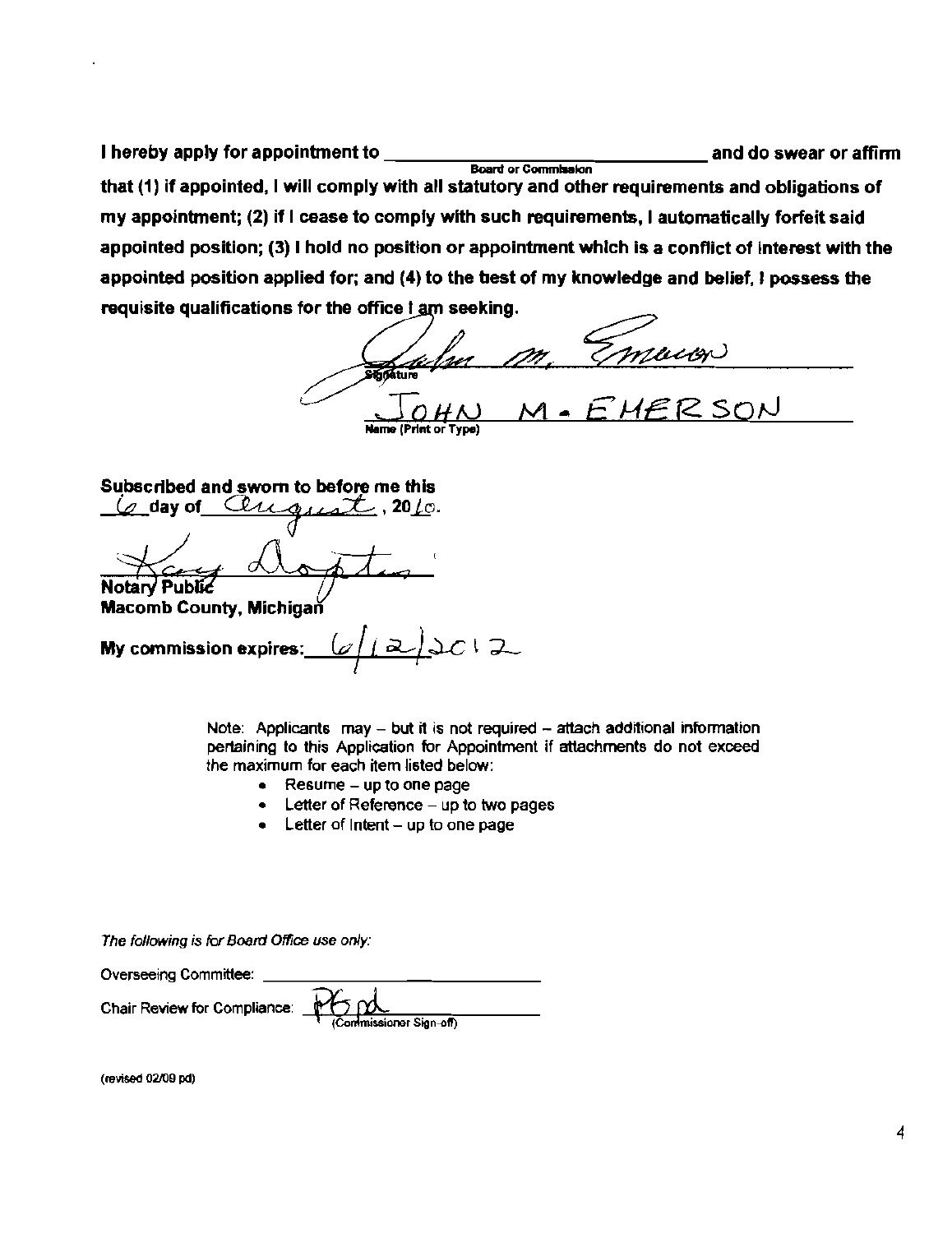# Pre-Obituary of John M. Emerson Sr.

Orig. July 24 2008 Up Dated April 04 2009 Up Dated September 17 2009

1. NAME: John Marvin Emerson Sr.

*2. NICK NAME:* Skip

J. *OCCUPATION:* Re~Tired A T & T Management Employee, re-tired Oct 301992, Worked at Ray White Electric September 1961 to March 1964, In the United States Air Force from August 15 1957 to April 06 1961.

4. EDUCATION: Elementary education was at Kern Road Elementary School, East Detroit, Mi., Graduated from Roseville, High School in Roseville, Mi. June 1957. Attended Lewis Business College Aug 1962 10 May 1963. Was a licensed Electrician thru the State of Michigan.

*5. RAISED WHERE:* Born August 06 1939 Roseville, Mi. Left Roseville, Mi. in August 15 1957 ro enlist in the United Slates Air Force.

6. *MARRIED*: Loretta Jean Morelett February 20 1965, had four (4) sons, John Jr., Thomas B., David K., and Patrick R. Emerson.

7. MILITARY BACK GROUND: United States Air Force from August 15 1957 to April 06 1961 reached the rank of E3 Airman 2<sup>nd</sup> Class.

8. RELIGIOUS: Joined First Baptist Church and was baptized in the early 1950's, was part of the Jr. choir and usher board, moved to Mount Clemens, Mi. in 1967 and joined the Morning Star Missionary Baptist Church, and was in Building Electrical Maintenance Dept.

9. *HOBBIES*: hunting, fishing, bowling, base ball, foot ball, photography, and electronics. And belonged to the River Acres Comm. Orgn. To help keep up the area.

10. Was with Life Partner, Betty Jo Harper, from April 19 1989, after the passing of Loretta Jean Morelett Emerson, in November 1982.

11. Funeral or Cremation, don't care, favorite song at funeral or memorial "HIS EYE IS ON THE SPARROW AND I KNOW HE WATCHES ME".

12. Cbeck with Great Lakes National Cemetery, on Veterans Burial 248 328 0386, and Veterans affairs on tomb stone 800 827 1000.

#### After Retirement

I. With help from Bob Hill and many others took a picture of each African American church and their sign, and a copy of their history, if I could get it. In Macomb County. Put it on VCR first then DVD.

2. I have been a member of the Macomb County NAACP for many years, and have taken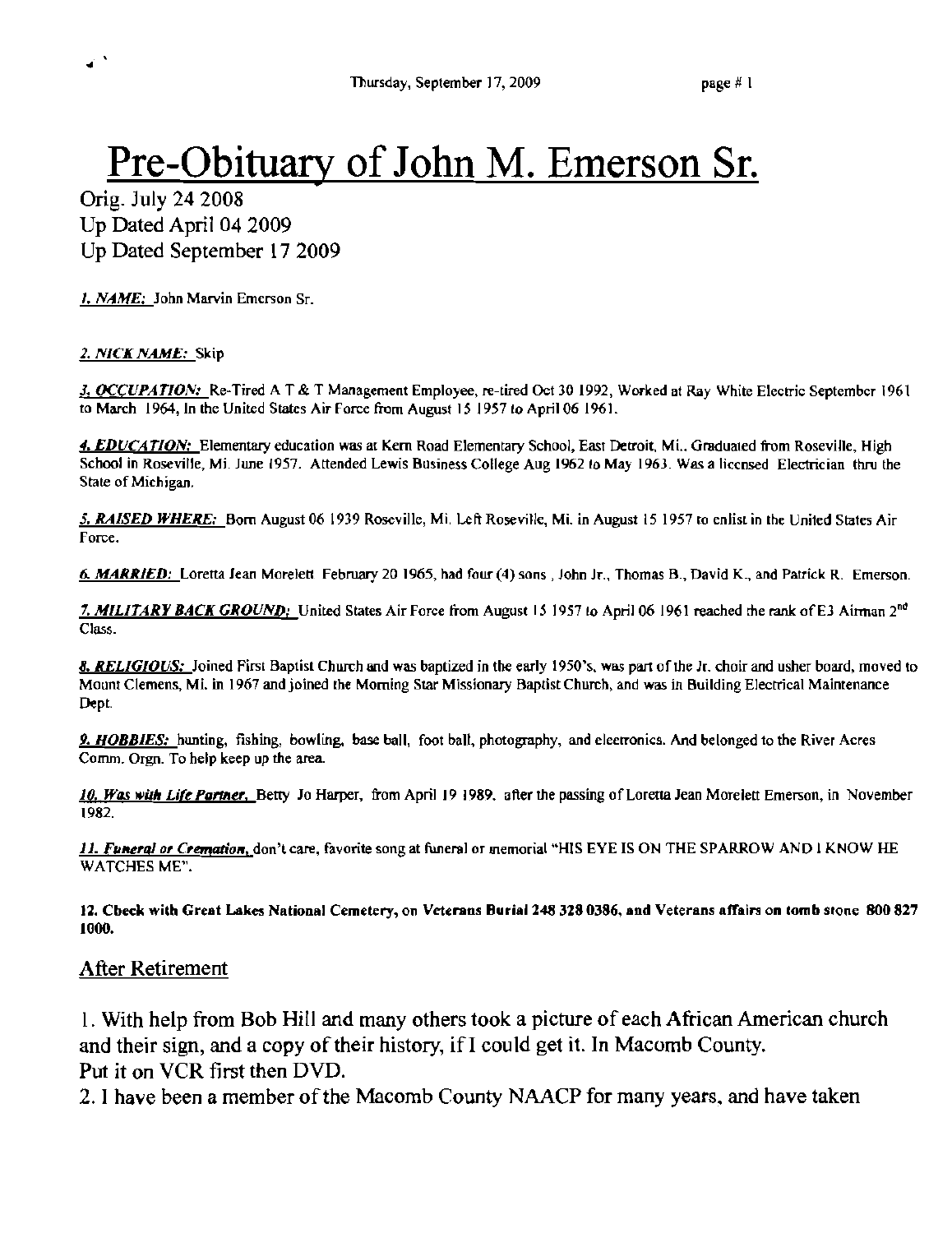pictures and slides of their events, also NCNW and inter faith center, recorded first on VCR then DVD. For Macomb County.

3. Put my family on the internet "Kentucky African American Griots", Caldwell County. With all the pictures and Documents I could find.

4. I Traced a African American family, The Armstrongs in the Romeo, Mi. Area from 1900 untill today, It turns out I went to school with a great grand son, He don't want any thing to do with family history or genealogy.

5. The Question is about Jessie Armstrong born in Canada and it looks like from the census he moved to the Romeo Area 1887 his parents were born in Ohio he was born in Canada in 1848 why did he move his family back to the U.S.

6. The 1900 Macomb County census shows him being 51 years old, with a wife 41 and oldest son 23.

This is a add on for the Obit and Macomb County Historical Comission.

John M. Emerson Sr. 190 Clinton River Ct. Mount Clemens, Mi. 48043 e-mail John-emerson@sbcglobal.net 5864639583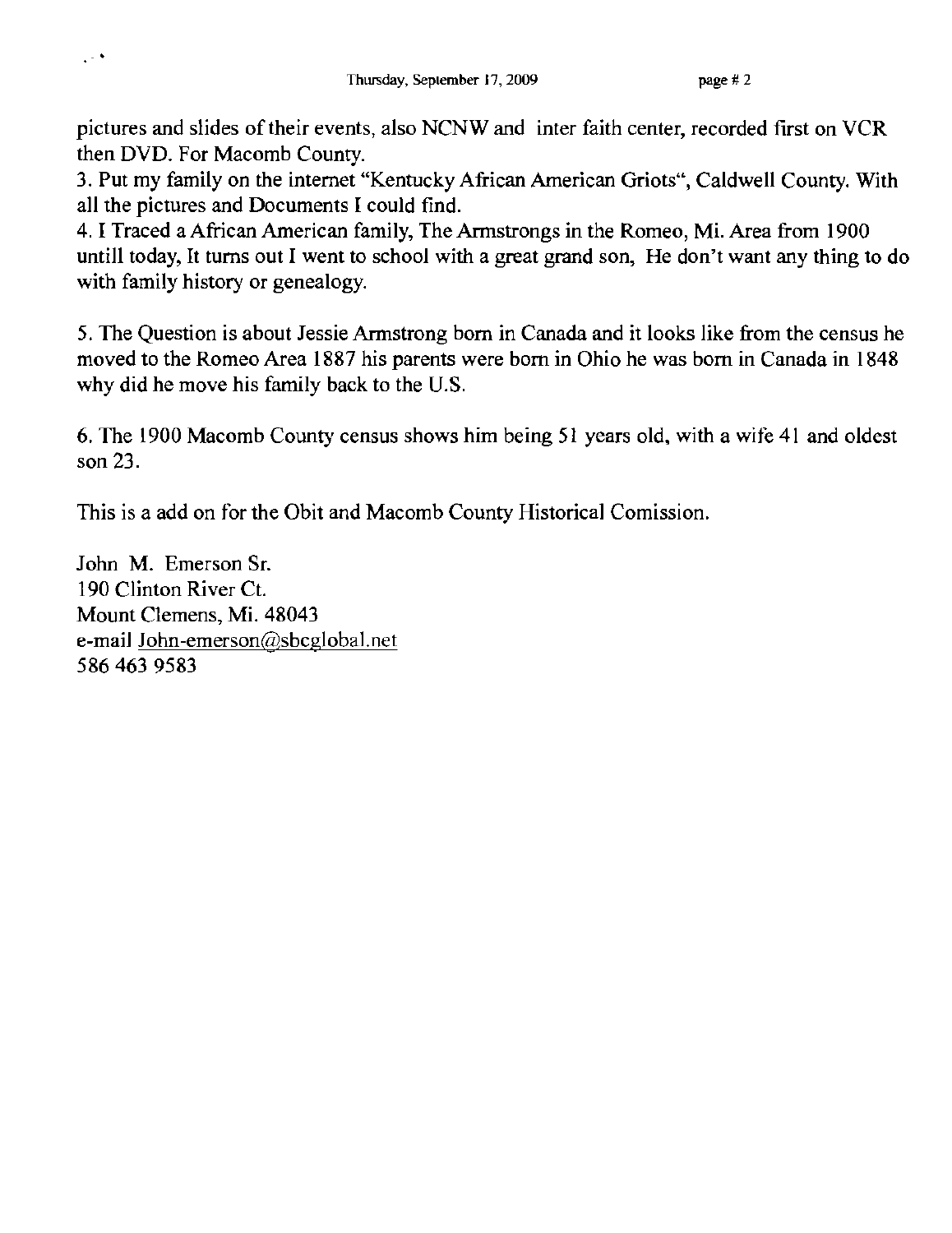| <b>APPLICATION FOR APPOINTMENT</b><br><b>MACOMB COUNTY BOARD OR COMMISSION</b><br>(Please note only legible applications can be considered)                                                                                                                                                                                                                                                                                                                                                                                                                                                 |
|---------------------------------------------------------------------------------------------------------------------------------------------------------------------------------------------------------------------------------------------------------------------------------------------------------------------------------------------------------------------------------------------------------------------------------------------------------------------------------------------------------------------------------------------------------------------------------------------|
| $\_$ , hereby make application for appointment to $\_$ $\mathbb{N}$ and $\mathbb{N}$ $\subset$                                                                                                                                                                                                                                                                                                                                                                                                                                                                                              |
| $\frac{\partial \mathcal{M}}{\partial \mathcal{L}} = \frac{\partial \mathcal{M}}{\partial \mathcal{L}} = \frac{2}{\text{Number of years}}$ from $\frac{\partial \mathcal{L}}{\partial \mathcal{L}} = \frac{3}{\text{N}} \frac{1}{\text{N}} \frac{\partial \mathcal{L}}{\partial \mathcal{L}} = \frac{1}{\text{N}} \frac{\partial \mathcal{L}}{\partial \mathcal{L}} = \frac{1}{\text{N}} \frac{\partial \mathcal{L}}{\partial \mathcal{L}} = \frac{1}{\text{N}} \frac{\partial \mathcal{L}}{\partial \mathcal{L}} = \frac{1}{\text{N}} \frac{\partial \math$<br>Name of Board or Commission |
| <u> Oct. 31,2013</u>                                                                                                                                                                                                                                                                                                                                                                                                                                                                                                                                                                        |
| TO THE MACOMB COUNTY BOARD OF COMMISSIONERS:                                                                                                                                                                                                                                                                                                                                                                                                                                                                                                                                                |
| STATE OF MICHIGAN)<br>)SS                                                                                                                                                                                                                                                                                                                                                                                                                                                                                                                                                                   |
| <b>COUNTY OF MACOMB)</b>                                                                                                                                                                                                                                                                                                                                                                                                                                                                                                                                                                    |
| 50695 Peggy Lane Chestertie de 480<br>1. I reside at<br>$-35$ and have since $\frac{10000}{10000}$ .                                                                                                                                                                                                                                                                                                                                                                                                                                                                                        |
| Mailing address if different than above:                                                                                                                                                                                                                                                                                                                                                                                                                                                                                                                                                    |
| $-948 - 0604$ Cell Phone: $(586)$ 746<br>Telephone:                                                                                                                                                                                                                                                                                                                                                                                                                                                                                                                                         |
| etta vahoo<br>COM<br>Email: $\angle$                                                                                                                                                                                                                                                                                                                                                                                                                                                                                                                                                        |
| 2. I am at least 18 years of age: Yes ⊽ No                                                                                                                                                                                                                                                                                                                                                                                                                                                                                                                                                  |
| 3.1 am currently registered to vote: Yes >No                                                                                                                                                                                                                                                                                                                                                                                                                                                                                                                                                |
| 4. Citizen of _<br>Country                                                                                                                                                                                                                                                                                                                                                                                                                                                                                                                                                                  |
| <u>Baker</u> Collego<br>5. Employer:                                                                                                                                                                                                                                                                                                                                                                                                                                                                                                                                                        |
| (248)<br>$) 276-$<br>Telephone:                                                                                                                                                                                                                                                                                                                                                                                                                                                                                                                                                             |
| a. Indicate nature of your work: Help students : faculty with research                                                                                                                                                                                                                                                                                                                                                                                                                                                                                                                      |
| $Libra$ <sup>rign</sup><br>b. Title: $\overline{\phantom{a}}$                                                                                                                                                                                                                                                                                                                                                                                                                                                                                                                               |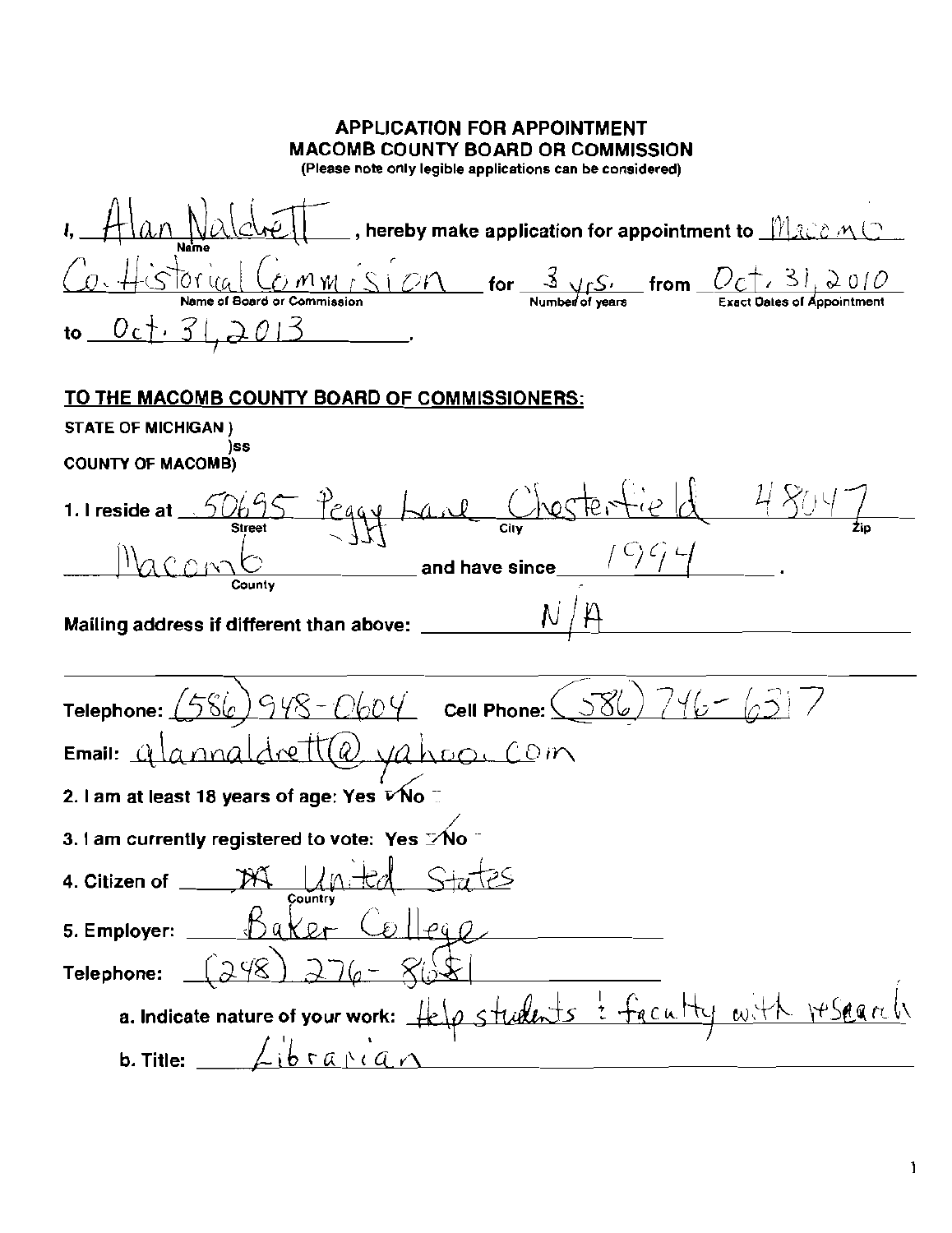| 6. Educational level and degrees received: Archival Graduate Centilica                  |
|-----------------------------------------------------------------------------------------|
| asters Degree in Library: Information Science, Bachelor                                 |
| Wertzla, : Commanications                                                               |
| 7. I presently hold the following appointments and elected positions:                   |
| Commissioner Macomb Co Historic Commission Detinate                                     |
|                                                                                         |
| Treasurer, Chest. Library Board of<br>$F$ $\frac{1}{2}$ $\frac{1}{2}$<br>Nov. I<br>2000 |
| or Election Date                                                                        |
| itor Chesterfield Twp. Hist, Smitty                                                     |
| Member New Bertt, Hist, Doie 4 Appointment or Election Clerce<br><b>Title</b>           |
| 8. Previously held appointments and/or elected positions:                               |
| Lent. Lop. Board of<br>$rw572002 - 2004$                                                |
| Title                                                                                   |
|                                                                                         |
| <b>Title</b><br>Dates Served                                                            |
| Title<br>Dates Served                                                                   |
|                                                                                         |

9. Have you even been convicted of a felony? If yes, list each, giving date, nature of offense or violation, name and location of court, the penalty imposed, if any, or the disposition of the case. A conviction will not automatically bar you from an appointment.

 $\mathsf{U} \circ$ 

10. Do you have a conflict of interest or a potential conflict of interest such as a financial or business interest in any contracts, grants, permits, etc. with Macomb County? If so, list the interest (except where required for the appointment).

<u> 1980 - Johann Stein, marwolaethau (b. 1980)</u>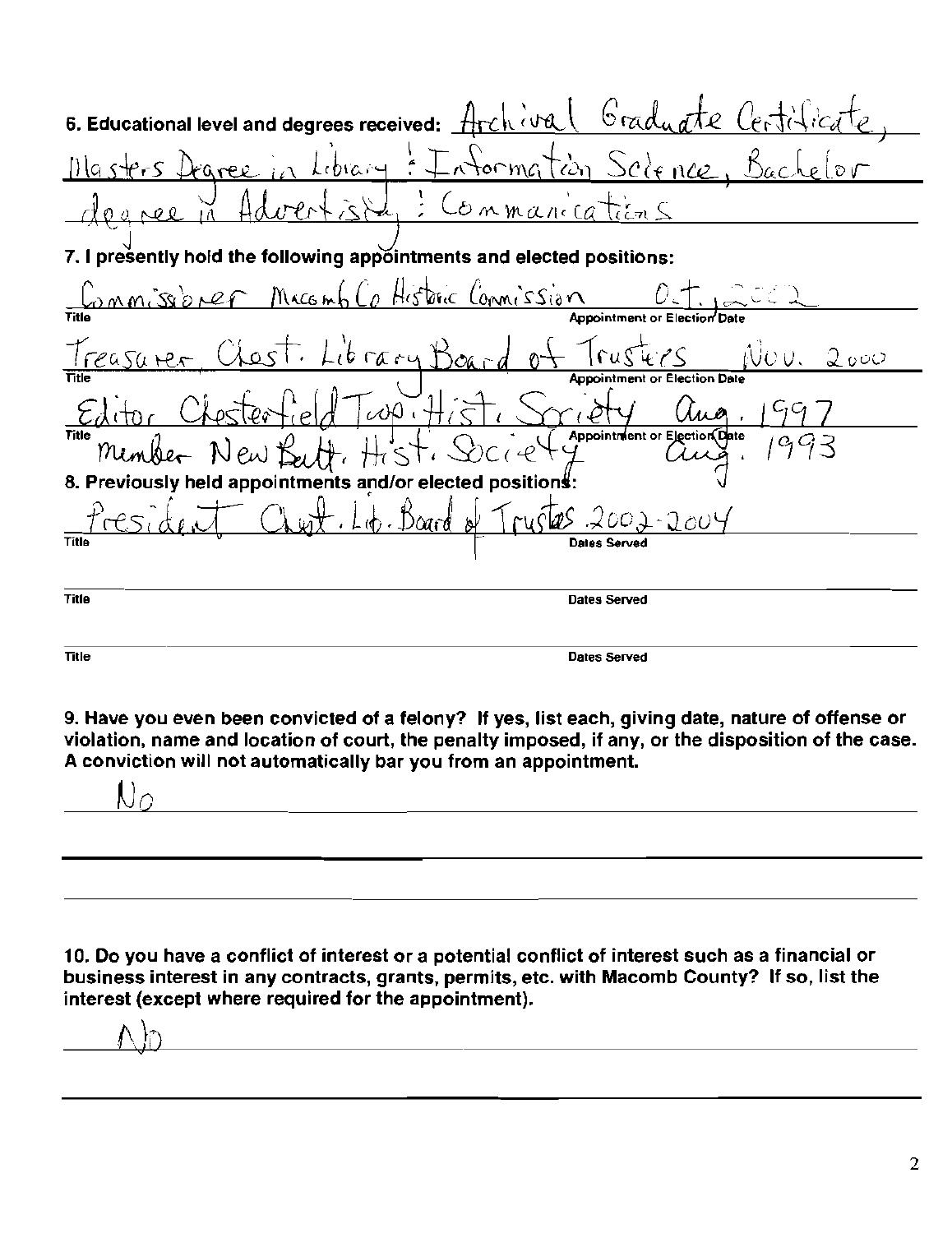11. List any family members who are or have been employed by Macomb County or are or have been elected to County offices.

 $N_o$  (others -  $1/2$  others -  $2/3$ 12. Is this an application for reappointment? Yes  $\cancel{1}$  No  $\degree$ **If yes, how many years have you served on this board?**  $\underline{\hspace{1cm}}\varphi$  $\overline{\phantom{a}}$ Please indicate your attendance record for the term(s) served  $\sqrt{\frac{60}{N}}$  /  $\sqrt{\frac{2}{N}}$ **No. of meetings attended** Comments/Clarification (only if necessary)

13. Briefly indicate your qualifications for appointment to this specific board and why you believe

your appointment will benefit Macomb County.  $J$  am an archivist and have established a few different archival collections including the Trinity Collection of Chistricial, hool archite, and the Baker Collese of libranian Commission Di col comb ᡰ᠗ かいむ lis ked  $600900$ ti ans 4  $\alpha \rightarrow$  $h \wedge h$   $d$ nas well as writter raciat 0 OOK  $\sim \alpha$  $t$   $\delta$  / $\vee$  10)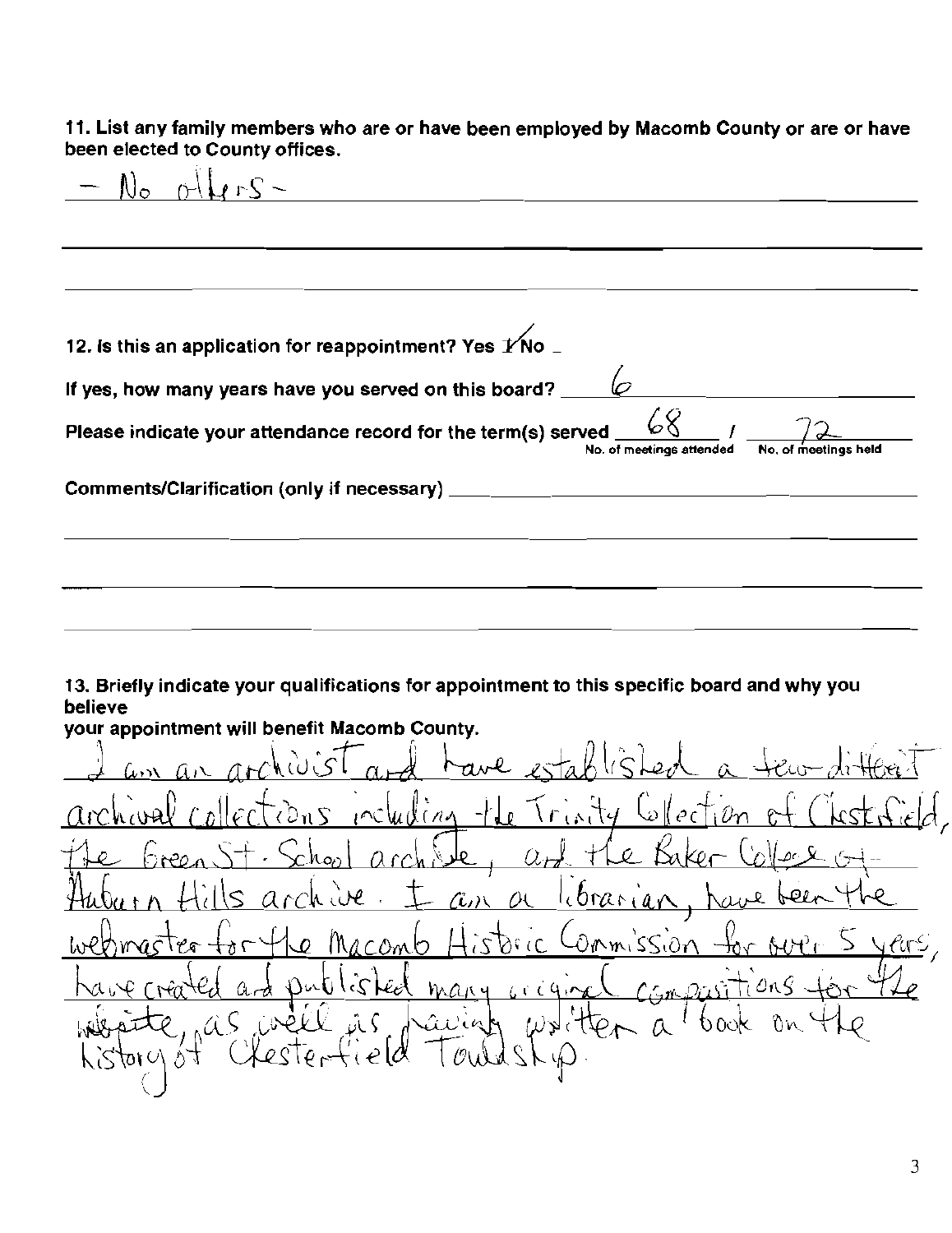$10$ acombl Commissionand do swear or affirm I hereby apply for appointment to **Board or Commission** that (1) if appointed, I will comply with all statutory and other requirements and obligations of my appointment; (2) if I cease to comply with such requirements, I automatically forfeit said appointed position; (3) I hold no position or appointment which is a conflict of interest with the appointed position applied for; and (4) to the best of my knowledge and belief, I possess the requisite qualifications for the office Tam seeking

Signature Name (F

Subscribed and sworn to before me this  $,20^{\circ}$ .  $19$ caday of august

Macomb County, Michigan

My commission expires:

MYRA A CORYELL Notary Public, Macomb County, MI My Commission Expires 09/15/2013 (Acting in Macomb County)

Note: Applicants  $may - but it is not required - attach additional information$ pertaining to this Application for Appointment if attachments do not exceed the maximum for each item listed below:

- Resume  $-$  up to one page
- Letter of Reference up to two pages
- Letter of Intent  $-$  up to one page

The following is for Board Office use only:

Overseeing Committee: Chair Review for Compliance: imissioner Sign-off)

(revised 02/09 pd)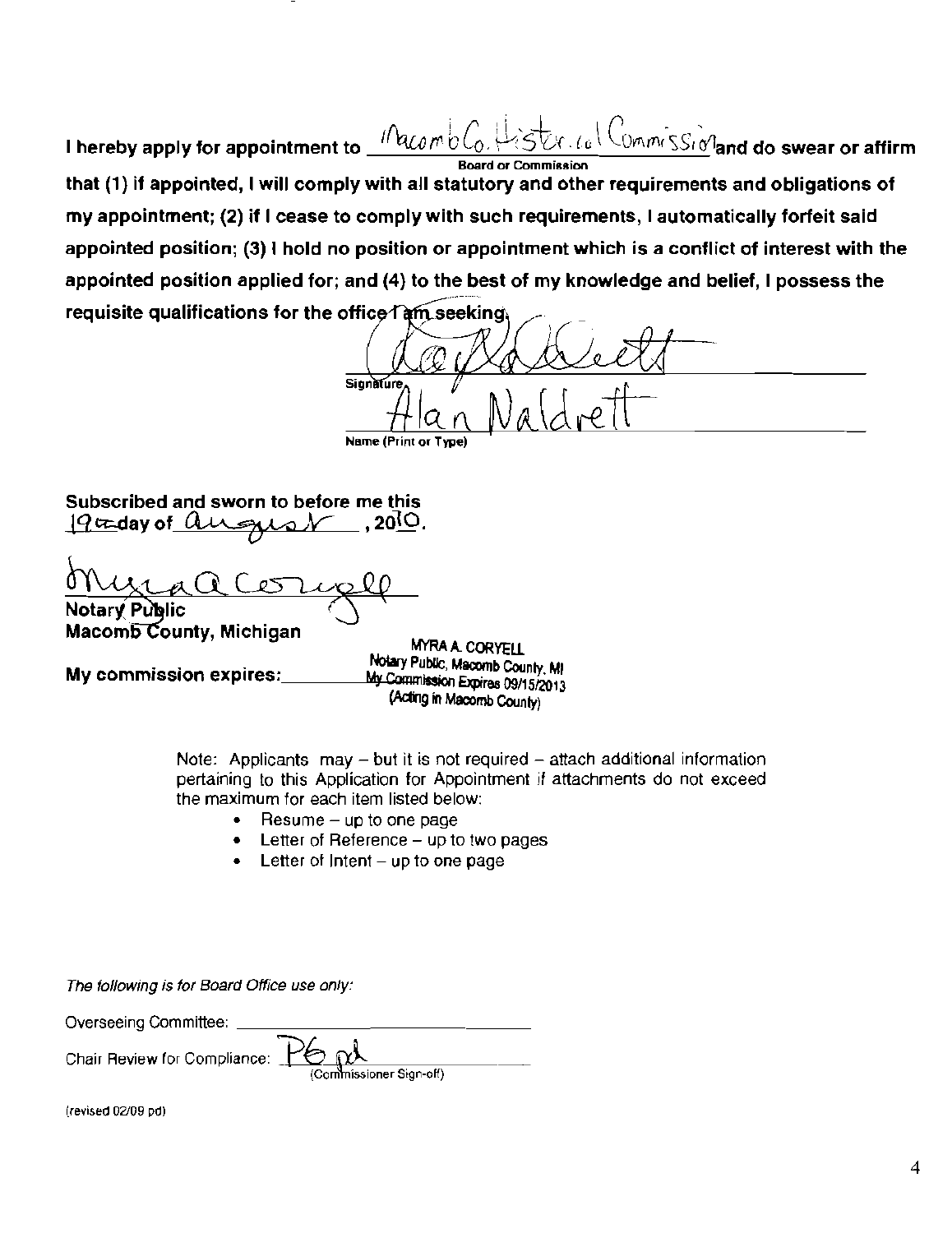| <b>APPLICATION FOR APPOINTMENT</b><br><b>MACOMB COUNTY BOARD OR COMMISSION</b><br>(Please note only legible applicationa can be conaidered)                                                                                                                                                                                                                                                                         |  |
|---------------------------------------------------------------------------------------------------------------------------------------------------------------------------------------------------------------------------------------------------------------------------------------------------------------------------------------------------------------------------------------------------------------------|--|
| $\frac{\partial f}{\partial t}$ ( $\frac{\partial f}{\partial t}$ $\frac{\partial f}{\partial t}$ , hereby make application for appointment to $\frac{f}{\partial t}$ (578) (1) (                                                                                                                                                                                                                                   |  |
|                                                                                                                                                                                                                                                                                                                                                                                                                     |  |
| $_{\sf{to}}$ 10.31.12                                                                                                                                                                                                                                                                                                                                                                                               |  |
| TO THE MACOMB COUNTY BOARD OF COMMISSIONERS:                                                                                                                                                                                                                                                                                                                                                                        |  |
| <b>STATE OF MICHIGAN)</b>                                                                                                                                                                                                                                                                                                                                                                                           |  |
| ISS<br><b>COUNTY OF MACOMB)</b>                                                                                                                                                                                                                                                                                                                                                                                     |  |
| 1. I reside at $5248/518$<br>County                                                                                                                                                                                                                                                                                                                                                                                 |  |
|                                                                                                                                                                                                                                                                                                                                                                                                                     |  |
| $725-759$ Ceell Phone: 586 242.2094<br>Telephone: 386<br>KNPalk@comcastine+<br>Email:                                                                                                                                                                                                                                                                                                                               |  |
| 2. I am at least 18 years of age: Yes DNo.                                                                                                                                                                                                                                                                                                                                                                          |  |
| 3. I am currently registered to vote:(Ýes ⊇์No ♡                                                                                                                                                                                                                                                                                                                                                                    |  |
| 4. Citizen of ____<br>Country                                                                                                                                                                                                                                                                                                                                                                                       |  |
| 5. Employer: $\frac{R_{\text{c}} + R_{\text{c}}}{R_{\text{c}} + R_{\text{c}} + R_{\text{c}} + R_{\text{c}} + R_{\text{c}} + R_{\text{c}} + R_{\text{c}} + R_{\text{c}} + R_{\text{c}} + R_{\text{c}} + R_{\text{c}} + R_{\text{c}} + R_{\text{c}} + R_{\text{c}} + R_{\text{c}} + R_{\text{c}} + R_{\text{c}} + R_{\text{c}} + R_{\text{c}} + R_{\text{c}} + R_{\text{c}} + R_{\text{c}} + R_{\text{c}} + R_{\text$ |  |
| Telephone:<br><u> 1989 - Johann Barn, mars eta bainar eta bainar eta baina eta baina eta baina eta baina eta baina eta baina e</u>                                                                                                                                                                                                                                                                                  |  |
|                                                                                                                                                                                                                                                                                                                                                                                                                     |  |
|                                                                                                                                                                                                                                                                                                                                                                                                                     |  |

 $\sim$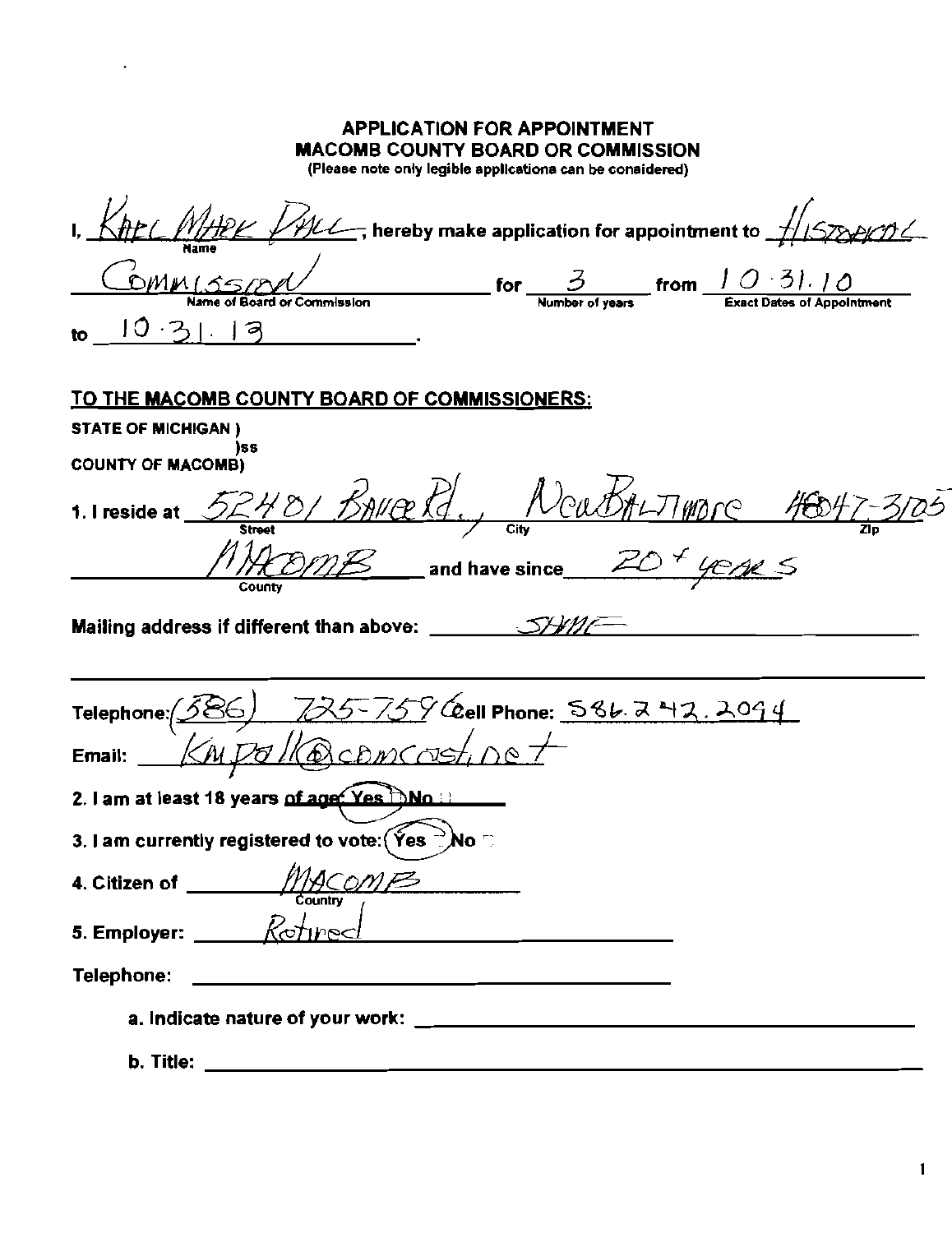|                                                       | 6. Educational level and degrees received: $Z\sqrt{2\pi}$                                                                                                                                                                                                                    |
|-------------------------------------------------------|------------------------------------------------------------------------------------------------------------------------------------------------------------------------------------------------------------------------------------------------------------------------------|
|                                                       |                                                                                                                                                                                                                                                                              |
|                                                       | 7. I presently hold the following appointments and elected positions:                                                                                                                                                                                                        |
| <u>Meber</u>                                          | Charter Member Historical Commisson<br>Appoi <del>ntment</del> or Election Date                                                                                                                                                                                              |
| Title                                                 | <b>Appointment or Election Date</b>                                                                                                                                                                                                                                          |
| Title                                                 | <b>Appointment or Election Dete</b>                                                                                                                                                                                                                                          |
|                                                       | 8. Previously held appointments and/or elected positions:<br>Chair, Macomb County Historical Commission 2003-2007                                                                                                                                                            |
| Title                                                 | Dates Served                                                                                                                                                                                                                                                                 |
| <b>Title</b>                                          | <b>Dates Served</b>                                                                                                                                                                                                                                                          |
|                                                       | 9. Have you even been convicted of a felony? If yes, list each, giving date, nature of offense or<br>violation, name and location of court, the penalty imposed, if any, or the disposition of the case.<br>A conviction will not automatically bar you from an appointment. |
|                                                       |                                                                                                                                                                                                                                                                              |
| interest (except where required for the appointment). | 10. Do you have a conflict of interest or a potential conflict of interest such as a financial or<br>business interest in any contracts, grants, permits, etc. with Macomb County? If so, list the                                                                           |

 $\mathcal{L}^{\text{max}}_{\text{max}}$  and  $\mathcal{L}^{\text{max}}_{\text{max}}$ 

NO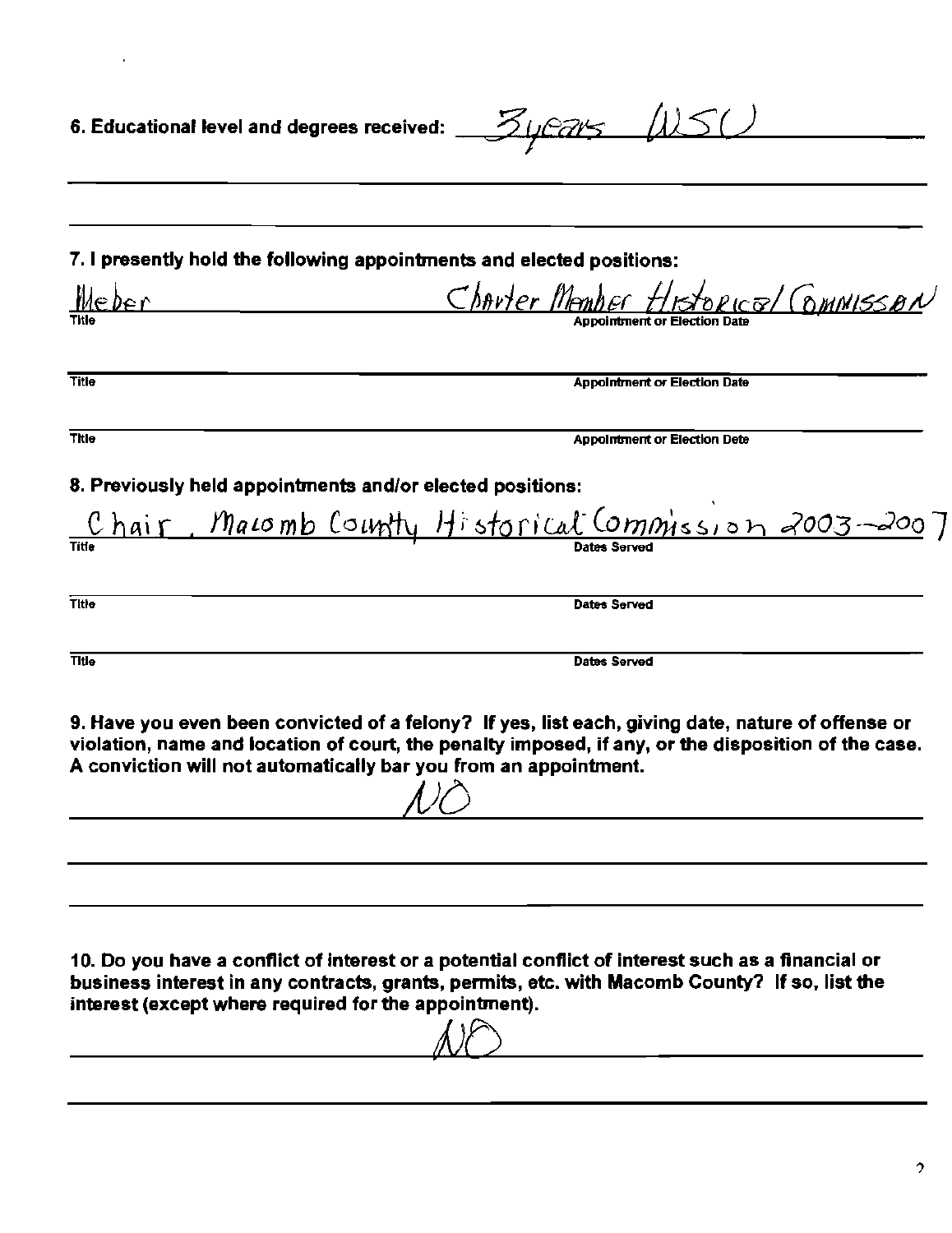11. List any family members who are or have been employed by Macomb County or are or have been elected to County offices.

12. Is this an application for reappointment? Yes ⊇No ⊒ If yes, how many years have you served on this board? Chtrick Menshell Please indicate your attendance record for the term(s) served No. of meetings attended **Comments/Clarification (only if necessary)** ATORE 152 COMMISSIO 13. Briefly indicate your qualifications for appointment to this specific board and why you believe your appointment will benefit Macomb County. ease see opphification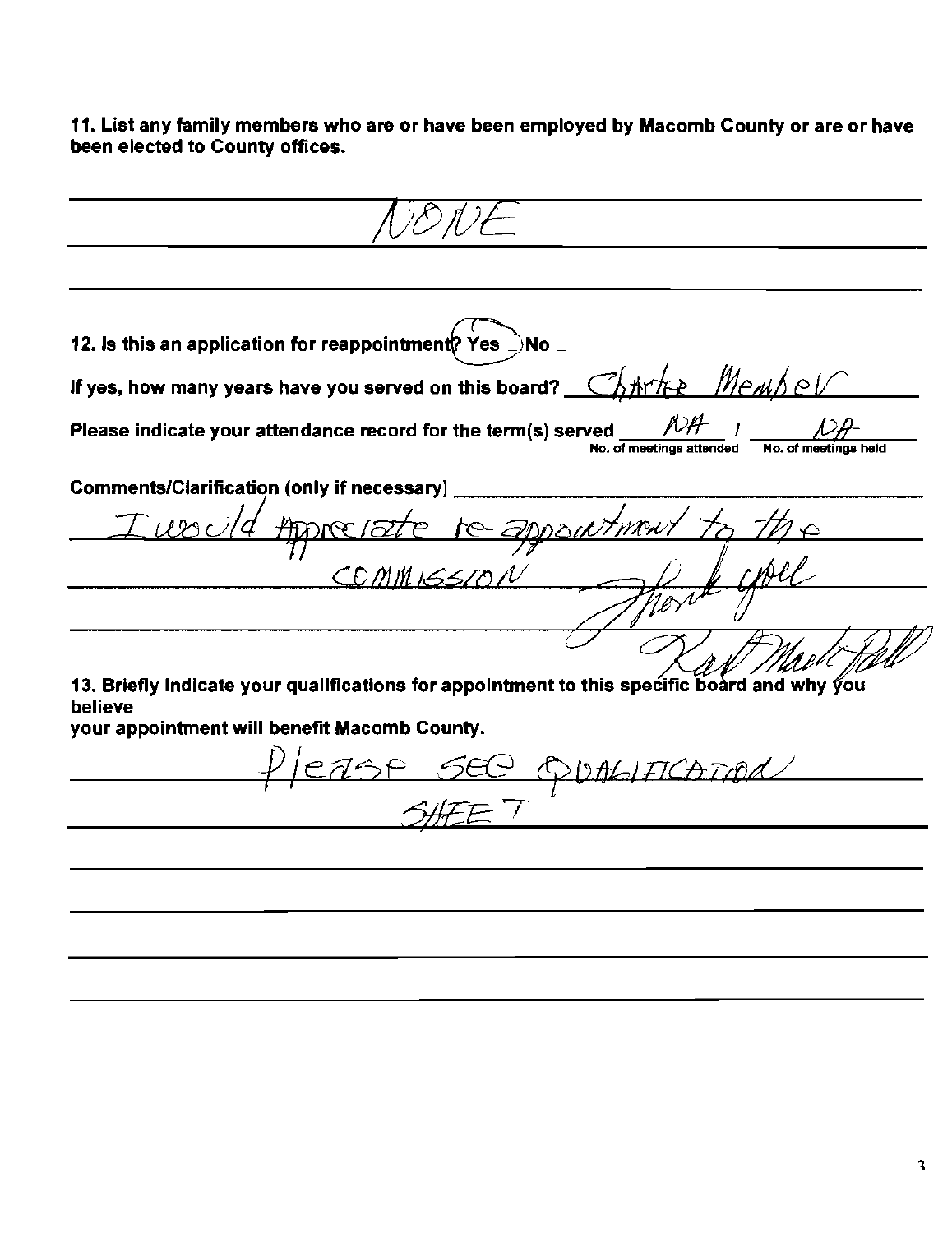I hereby apply for appointment to  $\underbrace{f\colon S} \overline{LOPLCLAL} \subseteq \overline{OMM}$  and do swear or affirm r Board or Commission that (1) if appointed, I will comply with all statutory and other requirements and obligations of my appointment; (2) if I cease to comply with such requirements, I automatically forleit said appointed position; (3) I hold no position or appointment which is a conflict of interest with the appointed position applied for; and (4) to the best of my knowledge and belief, I possess the I hereby apply for appointment to  $\frac{1}{15}$   $\frac{1}{570}$   $\frac{1}{164}$   $\frac{1}{60}$   $\frac{1}{164}$  and do sweart of Commission<br>that (1) if appointed, I will comply with all statutory and other requirements and obligationy appoin

office I am seeking.<br>Signature and the first contract of the first contract of the first contract of the first contract of the stat KARL MARK TALL

Name (Print or Type)

Subscribed and sworn to before me this  $\forall$ th day of Jeptembers , 20 $\varnothing$  .

**Macomb County, Michigan** 

MYRA A CORYEll Notary Public, Macomb County, MI My commission expires: My Commission Expires 09/15/2013 TActing in Macomb County)

> Note: Applicants may  $-$  but it is not required  $-$  attach additional information pertaining to this Application for Appointment if attachments do not exceed the maximum for each item listed below:

- Resume up to one page
- Letter of Reference up to two pages
- Letter of Intent  $-$  up to one page

The following is for Board Office use only:

Overseeing Committee:

Chair Review for Compliance:  $\frac{+\infty}{\text{Common}}$  (Commissioner Sign-off)

(revised *02/09* pd)